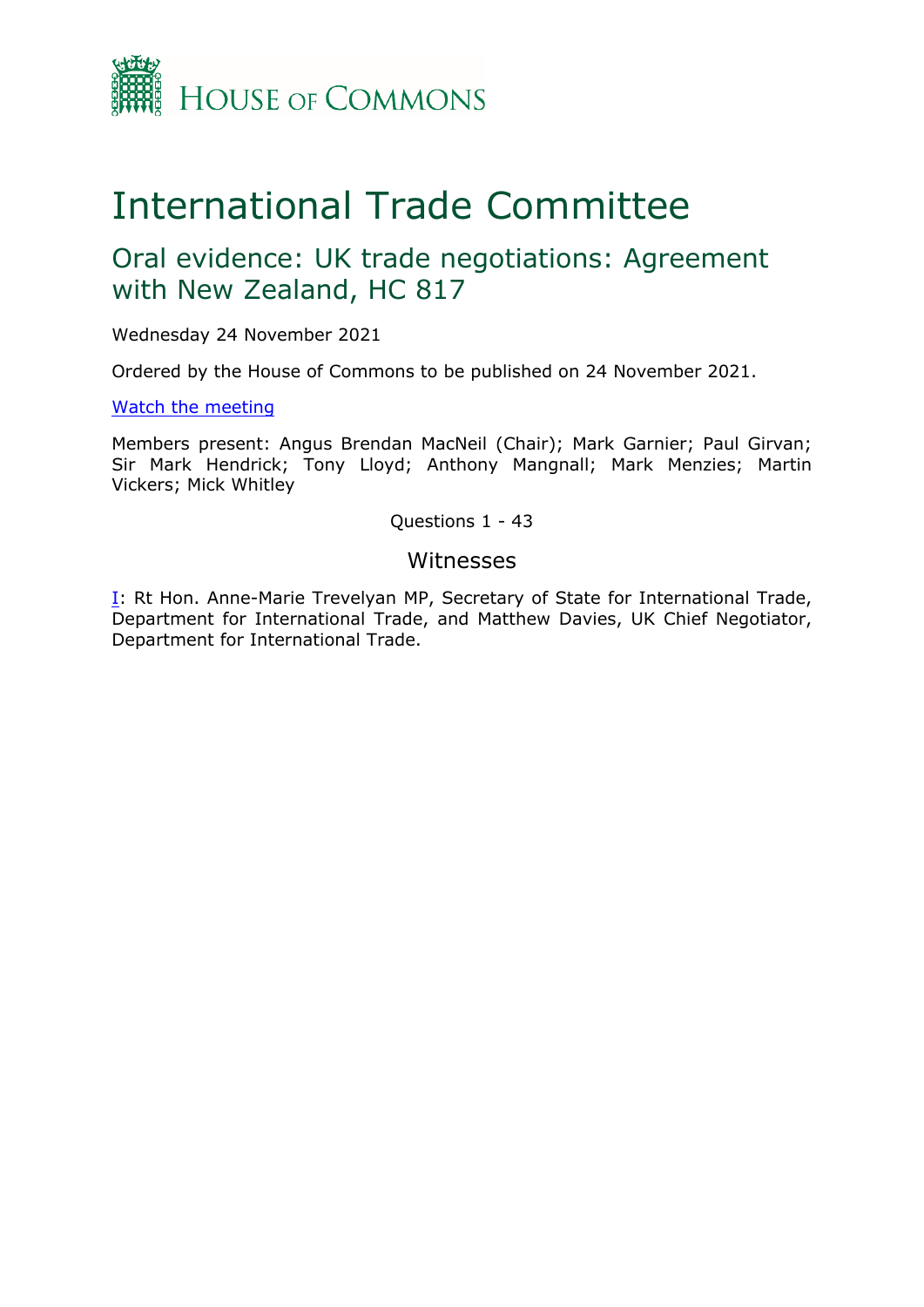

## <span id="page-1-0"></span>Examination of witnesses

Witnesses: Rt Hon. Anne-Marie Trevelyan and Matthew Davies.

Q1 **Chair:** Good morning and welcome to this session in the International Trade Committee inquiry on the UK trade negotiations agreement with New Zealand. Secretary of State, sometimes people like yourself want to make statements before a Committee, and I would just start the clock after that. Are you wanting to make a statement this morning or not?

*Anne-Marie Trevelyan:* I would love to share a couple of thoughts with you, if that is all right?

**Chair:** Okay. Do remember that the hour starts once you finish.

*Anne-Marie Trevelyan:* The AiP reached between the UK and New Zealand on 20 October was the culmination of extensive negotiations, which were launched on 17 June last year. This is the second deal that we have now negotiated from scratch since leaving the EU and, of course, it marks a significant step towards our aim of joining the trans-Pacific partnership—a free trade area with a GDP of almost £8.4 trillion.

New Zealand is one of our closest partners and we have many common ties and similarities in our system, as well as a very strong shared outlook on trade. Both Prime Ministers have heralded the new partnership, which will take on some of the biggest global challenges, from climate change to gender equality, respect for indigenous communities, and the future of digital trade.

The comprehensive trade agreement will create new opportunities for business across all the nations and regions of the UK, which I am sure we will discuss in more detail. It is cutting red tape for our advanced tech and service companies, and making it easier for small businesses, particularly, to break into New Zealand markets, with things like signing contracts digitally and creating opportunities for British businesses to deliver their services through digital trade—leading the way on that, for others to follow. There is a dedicated SME chapter, which I am really proud of and think is important. We also have a groundbreaking environment chapter, reinforcing those Paris agreement commitments and our efforts to meet net zero.

Obviously any new trade deal that we sign across the piece, including this one, includes protections for the agricultural industry, and we have a range of tools to defend British farming against any unfair trading practices. Tariff liberalisation will be staged over time. We just want to make sure that that is very clearly understood. As I set out at the time in the House, once the deal is signed it will be presented to Parliament, and I am sure we will discuss that in more detail, as well as how we will be able to provide robust scrutiny for all of you. That is all. Thank you.

Q2 **Chair:** Thank you very much. That leaves you an hour till 11.30—you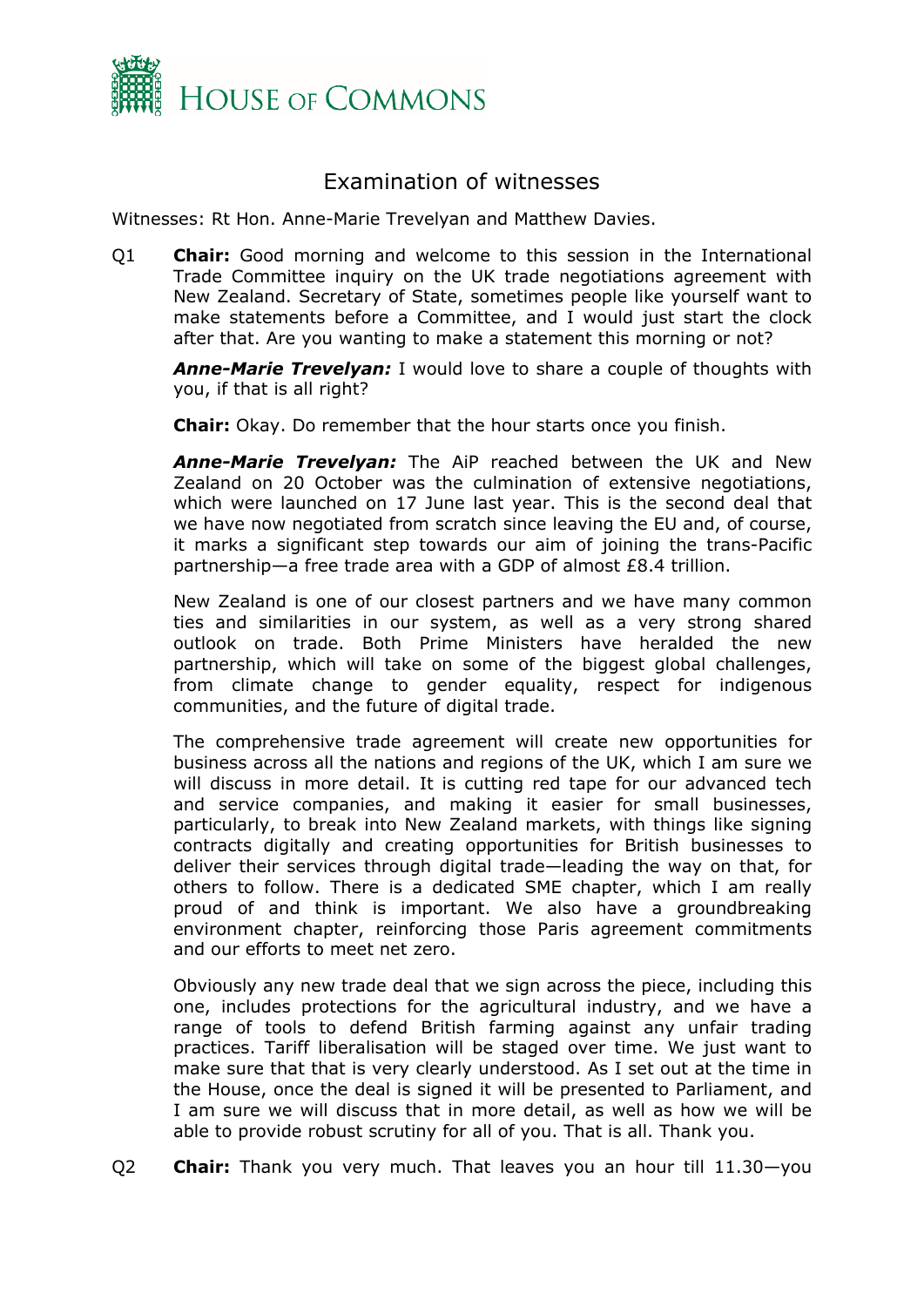

just beat the clock there before it changed.

Secretary of State, this is the second or the third trade deal that the UK has negotiated. It is 30 times better for the New Zealand economy than it is for the UK economy. Are you happy with that outcome?

*Anne-Marie Trevelyan:* This is a fantastic trade deal on both sides. In terms of liberalisations of goods, it opens up for both sides, which I think is really strong progress. Indeed, as I have said, this was one of our most important allies with which to build those relationships, and those trading relationships, alongside the other ones that we have.

But the agreement is also moving into areas like digital trade, which we will be talking about at the WTO next week—an area where we want to lead, as the UK, in encouraging business globally, and it is great to see that as a key part of our trade.

When you talk about the numbers, I always think, "How do we shift GDP?" Lots of trade deals will help increase existing trade and reduce barriers to entry in lots of areas. But any single trade deal, in and of itself, is not the big number shifter; it is about the tools to help businesses then grow.

So it is difficult, actually, to assess over the long term how it will help, but we are working with existing businesses and creating—in areas like digital in particular—new market areas, so that businesses, with all that creativity in future goods and services we have not yet thought of, will have the opportunity to use those markets to grow their businesses.

**Chair:** You do look happy about it, I have to say.

*Anne-Marie Trevelyan:* I am happy about it.

**Chair:** But the New Zealanders do look 30 times happier.

*Anne-Marie Trevelyan:* What would that look like? There is a drawing in there somewhere.

Q3 **Chair:** You mentioned red tape there, and of course Brexit is all about the massive increase of red tape. Last week, when I spoke to the Prime Minister at the Liaison Committee, he did not know the GDP loss of Brexit versus the GDP gain of this trade deal. Given it is 4.9% or 4% of GDP damage, what is the increase from New Zealand? So for every £400 or £490 lost to the UK economy with Brexit, what is the gain from the trade deal with New Zealand for the UK economy?

*Anne-Marie Trevelyan:* Mr Chairman, I have not done those statistics. I can ask my marvellous chief negotiator. Have you thought about that in that way? Can we help the Chairman with that one?

*Matthew Davies***:** No. We will be publishing the impact assessment when we sign, and that is when we will be assessing the GDP impact based on the deal that we have actually negotiated. I know you will be referring to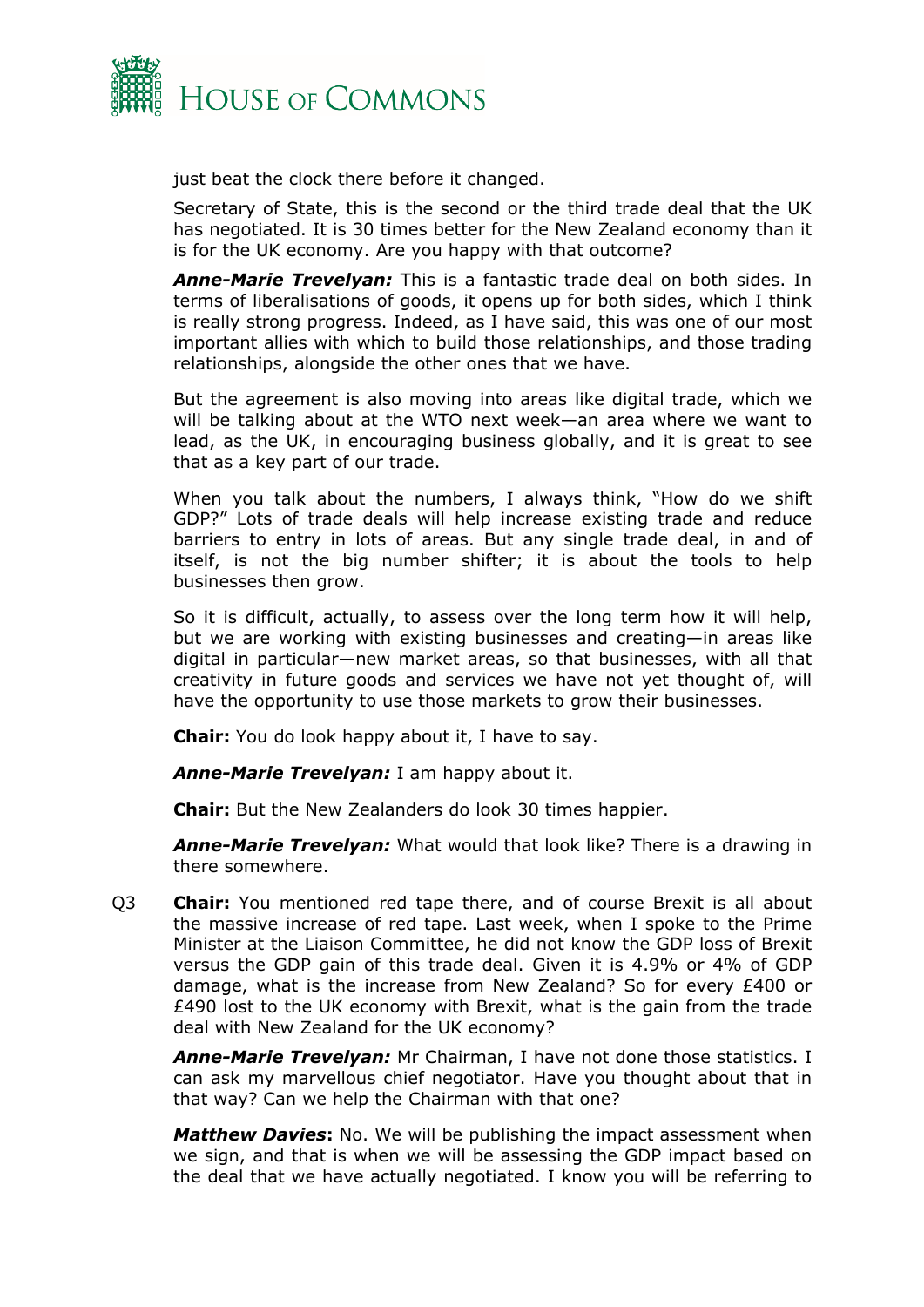

the scoping assessment that was published, obviously at the launch of the negotiations—

**Chair:** I was.

*Matthew Davies:* But that was a static assessment based on a series of assumptions. What we will be doing—what we have committed to, as with all our deals—is providing the full impact assessment, which will work out the range of impacts across the UK and New Zealand, based on what is actually in the deal. So that is when we will be able to understand our best-case estimates.

Q4 **Chair:** The numbers the Government provides at the moment are for every £400 or £490 of Brexit costs. A New Zealand trade deal would make back £1, so I look forward to getting those figures when you have them, Mr Davies.

The final point I want to touch on is that this Committee was not given sight of the agreement in principle with New Zealand prior to publication, although at least one news organisation apparently had advance knowledge of the key points. Secretary of State, what commitment can you give about giving us, as opposed to the media, information with good advance notice when future negotiations reach this point?

*Anne-Marie Trevelyan:* As I said on 20 October, the Prime Minister agreed those in-principle main details of the trade deal with Jacinda Ardern, the New Zealand Prime Minister, and we provided copies of the AiP documents to all the relevant Select Committees on the evening of the AiP. We also wrote to all colleagues to update them on the situation.

My mission is always to endeavour to keep Parliament fully updated on negotiations as quickly as possible within the natural constraints that you have with any live negotiations. We do not share until we have crystallised at that point. Pace and timescale can vary.

I think Matt would agree that one of the challenges of working with countries who are on the other side of the world—so the time zones are challenging—is not only the way the negotiators have to work together to make progress, especially as they have done this mostly virtually, but landing public statements, alongside making sure that both countries can share the information at the same time. It had its moments in terms of logistics, but we will continue to do our very best to make sure that the Committees have what they need first.

**Chair:** Thank you. We do indeed understand that time zones can be challenging. I will turn to Anthony Mangnall.

Q5 **Anthony Mangnall:** Thank you, Chair, and thank you, Secretary of State, for being here. Firstly, can I just ask whether the Department might be able to help the Chair by providing historical data about the growth of trade deals—not their initial GDP estimation, but what actually happens in reality, because trade deals, over time, expand and develop,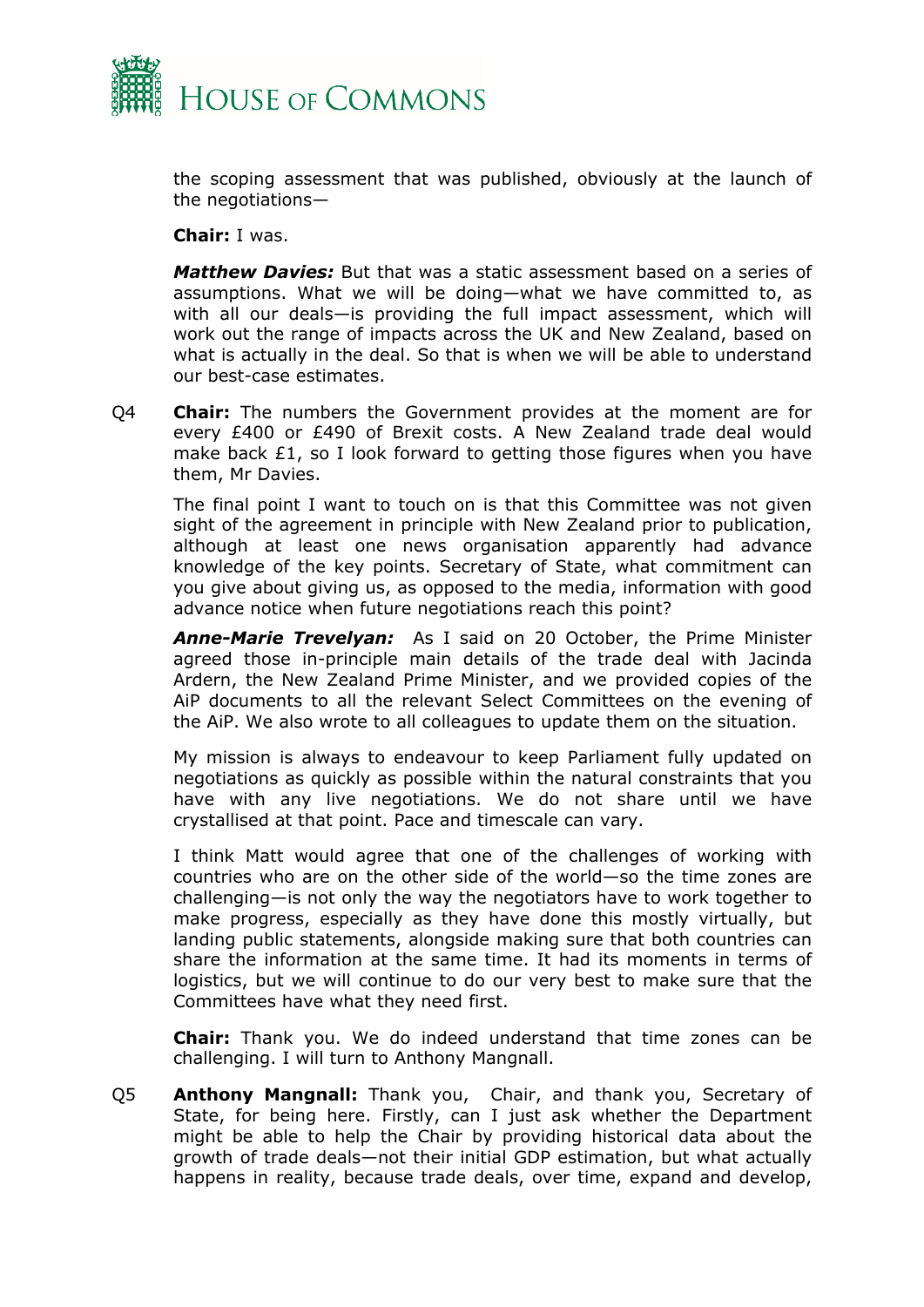

and more is made? So an initial assessment is not necessarily what you end up with. Anything to help him?

**Chair:** Numbers, please, because they were unaware—

**Anthony Mangnall:** I could not agree more but I am sure we can find the historic data.

*Anne-Marie Trevelyan:* We shall go away and ponder the matter.

Q6 **Anthony Mangnall:** If we have got time at the end of this session I will come back on scrutiny because I do think more needs to be more done on this. I do not think many of us on the Committee are happy with the way in which we are being given advance sight, or any sight, at this point.

However, we are clearly signing trade deals at a prodigious rate. You are saying there are two new ones from scratch. It is great that 70 continuity deals have been signed. What due diligence steps are you taking to make sure that we are getting things right when we are running through them with Australia and New Zealand?

*Anne-Marie Trevelyan:* The challenge as we come back into being free trade dealers in a real sense, beyond the continuity agreements, which clearly were picking up what existed and putting them in a bilateral framework, means that we will be pushing more to do that.

To your point about scrutiny—I was actually talking about this with Matt there is a really valid question, which a number of you have raised with me privately, and which I would like to discuss, about how we can, as trade negotiations are ongoing, help keep you informed, within an appropriate framework and within the sensitivities that are there, of how it as going. I am discovering that every trade deal is very different in its type. As you are all acutely aware, different countries have different sensitivities. I think we need to make sure we can find a way that we can do that within the safety of the boundaries that a negotiation has. I think you have an important role to play in scrutiny, but also in helping us to develop how we do this. We intend to do many trade deals, and I have half a dozen really big, chunky trade deals on my books for next year, but we have to think about how we become really clear and honed in how we do this. The Australians have a really clear way of doing this; everyone knows how the Australians do trade deals, although we might not choose to follow their methodology in every sense. But getting this right is important, and it is important that we make sure that contact with you, as the most focused and interested parliamentarians in this part of what we do, is something we get right. That is something that, if you are willing, I would like to work with you on so that you can have regular contact with the negotiating teams as we are ploughing through these things. Some will go more quickly than others, so there will be variations there.

Q7 **Anthony Mangnall:** Just to push you on the due diligence point, we do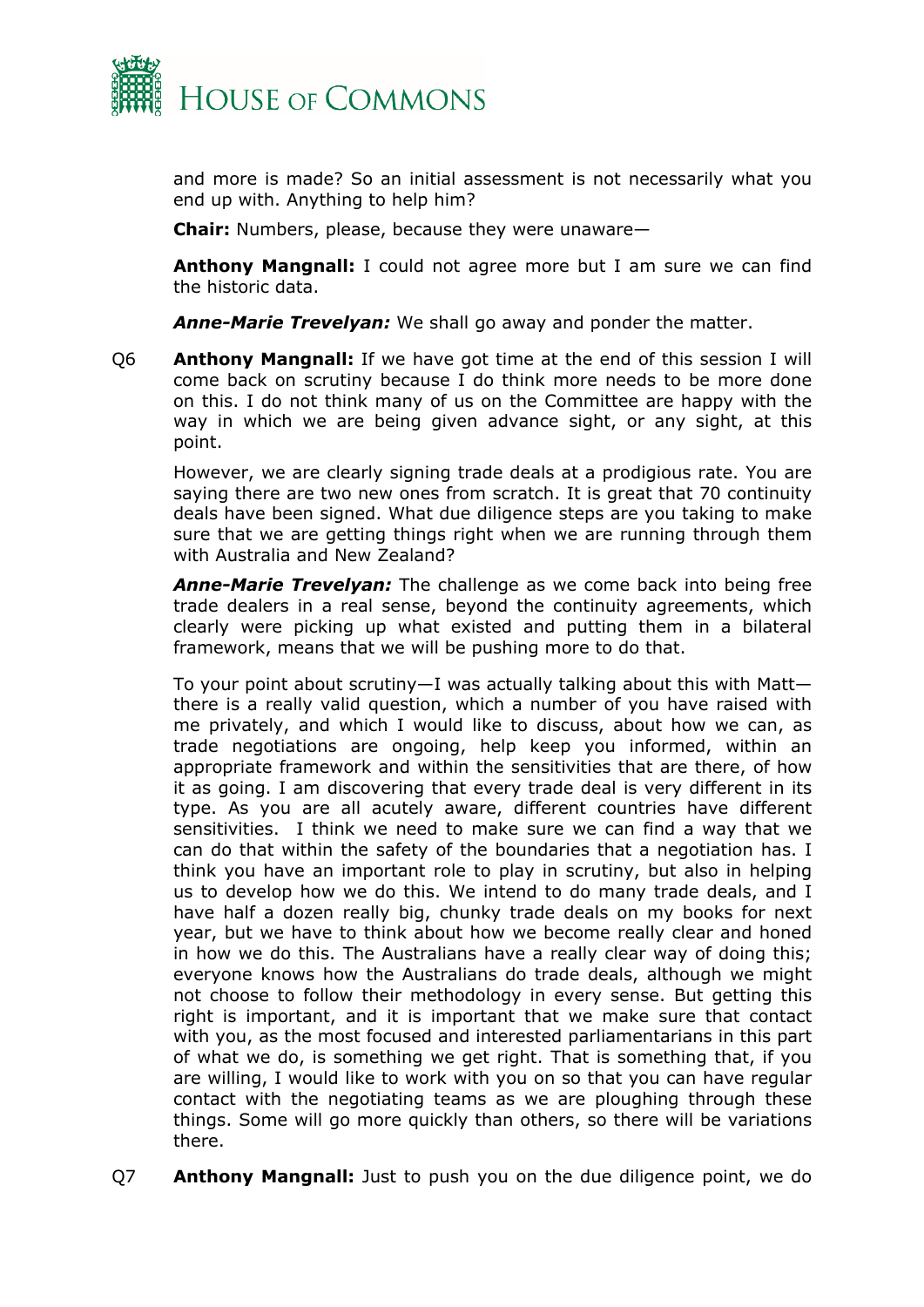

not want to compromise the quality of the deals that we are doing. We are going at speed and at pace, and many of us, as Members of Parliament, do have to return to our constituencies and justify the trade deals that we are signing, why we are signing and the benefits. As Secretary of State, what is your message about the fact that the due diligence is being committed and that we are making sure these deals are best for British producers, best for our export markets and best for our economy?

*Anne-Marie Trevelyan:* There are a number of things. When a trade deal kicks off, obviously we have the early consultation period. One of the things I want to encourage all colleagues to do with their constituents exactly to your point—is to really make sure that everyone is engaged in the process. My negotiating teams will draw things together; particularly in terms of CPTPP there was a huge amount of input coming in. It is incredibly important to make sure that we are working to what we know our business communities and our trade bodies consider to be important market opportunities, and indeed to know where the sensitivities are so that we are working to those.

I am very confident and very comfortable that I have an excellent team of negotiators who are completely linked in across Whitehall. If there is an area of sensitivity in particular—I imagine that is what you are referring to in terms of defensive areas of trade deal management—no one should be in any doubt that the Department in question is always very robust in making their case. Across Whitehall, discussions happen on a regular basis between all of us, as Secretaries of State, to make sure that everybody's clear anxieties, and indeed opportunities, are well heard. My team is fully briefed on everybody's issues.

**Chair:** Thank you. Just before I call Paul Girvan, Sir Mark Hendrick wants to come in briefly. Mr Girvan, if he is too long just give him a poke in the elbow.

Q8 **Sir Mark Hendrick:** Secretary of State, it is all very well saying you will keep us informed and keep us up to date with how things are going, and whilst we do not want to get too close into any texts that may be being negotiated, this Committee, as I understand it, did not even see the New Zealand agreement in principle. If we go back to the Australia agreement—the pictures of Boris Johnson shaking hands with Scott Morrison in a pub somewhere—again, we did not see any details. In fact, to this day, I think there are still parts of that agreement that we are not really that well versed on. So how can you get us more closely involved, particularly at an early stage, but also throughout the process, whether it be through consultation or engagement, rather than this being you just letting us know what is going on?

*Anne-Marie Trevelyan:* Australia was our first, if you like, agreement in principle, which is, effectively, the broad-brush areas of agreement within each chapter—where we were going to agree to land. A lot of the legal text—all 2,600 pages of it in Australia's case—has been done, in large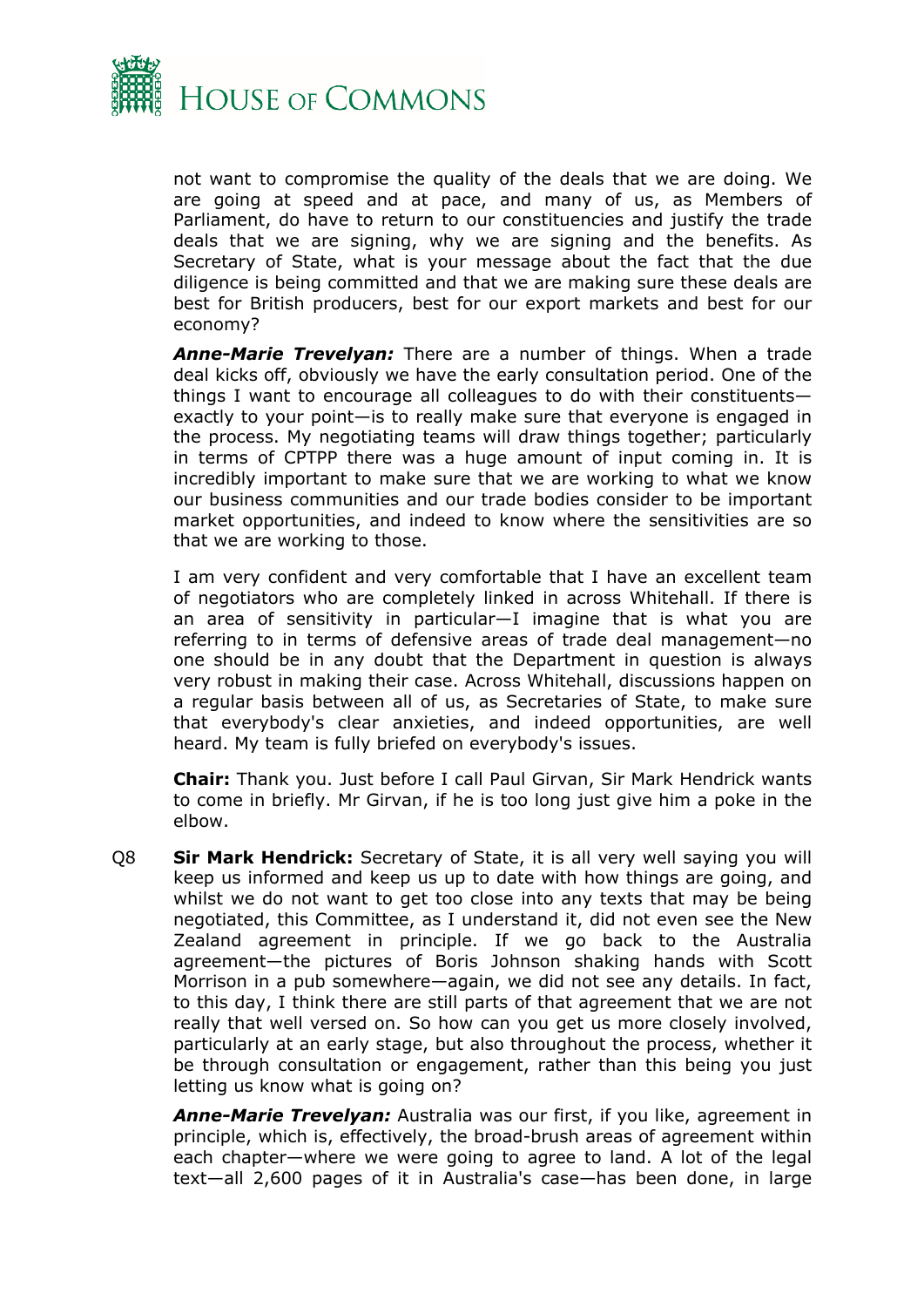

part, following the agreement in principle. Those early negotiations in the broader areas were done, and the legal text has followed. In the case of New Zealand—Matt can talk to it in more detail—we have been able to get a lot of that legal text done before because we have worked out how we are doing that and what it looks like, so—

Q9 **Sir Mark Hendrick:** understand that but it is not the nitty-gritty I am talking about. It is the agreement in principle, through which we can see the direction in which the Government is headed, rather than pages and pages of legal texts that we are not wanting to scrutinise just yet.

*Anne-Marie Trevelyan:* Clearly, the legal text is effectively the commercial document—that is how I think about it as someone who worked in the City for a long time. As with the Health Department negotiating a contract, or anything else, that is done under the appropriate level of sensitivity. The agreement in principle is how we have drawn together the steps of progress for Australia and New Zealand, because it has worked for both parties. It could be that, going in, we know where we want to land and they come in with their negotiation tactics. We then work it all through, we land and we come out at the end having pulled it all together. There is no formal set of rules and regulations. We have chosen for Australia—and indeed New Zealand—to negotiate the big picture stuff first and then work out the complicated legal text afterwards.

Q10 **Sir Mark Hendrick:** I am not talking about process. I am on about the Committee seeing some text.

*Anne-Marie Trevelyan:* That is exactly to my point; it could be either way. In these two, we have negotiated to a point of the AiP, which we have then shared publicly, with the opportunity for everyone to discuss it. Then, the detail—or the grit, if you like—of the document required, which will become the legal body of text, is being worked on to follow through. But that, as I say, is effectively a market-sensitive document which, like any contract, is done by Government behind the scenes until it is published. We have chosen to do an AiP in the case of these two as a sort of halfway landing point, which we can then share in order to give clarity and indeed more transparency for everyone to see the direction of travel. But the minutiae of the detail will be done as with all texts.

Q11 **Paul Girvan:** The NFU have commented on the agreement in principle: "It's hard to see how this deal will provide any direct benefits for UK farmers." How accurate is that statement?

*Anne-Marie Trevelyan:* I think this is great for farmers and I think it is a fantastic deal. It is removing tariffs on all UK food and drink exports, from gin and chocolates to pork and wine. There is a great range of liberalisation on all of those. As I have mentioned already, we will include protections for our agricultural industry where there are sensitivities, and a range of tools to defend British farming against any kind of unfair trading practices that could lurk. Things like tariff liberalisation on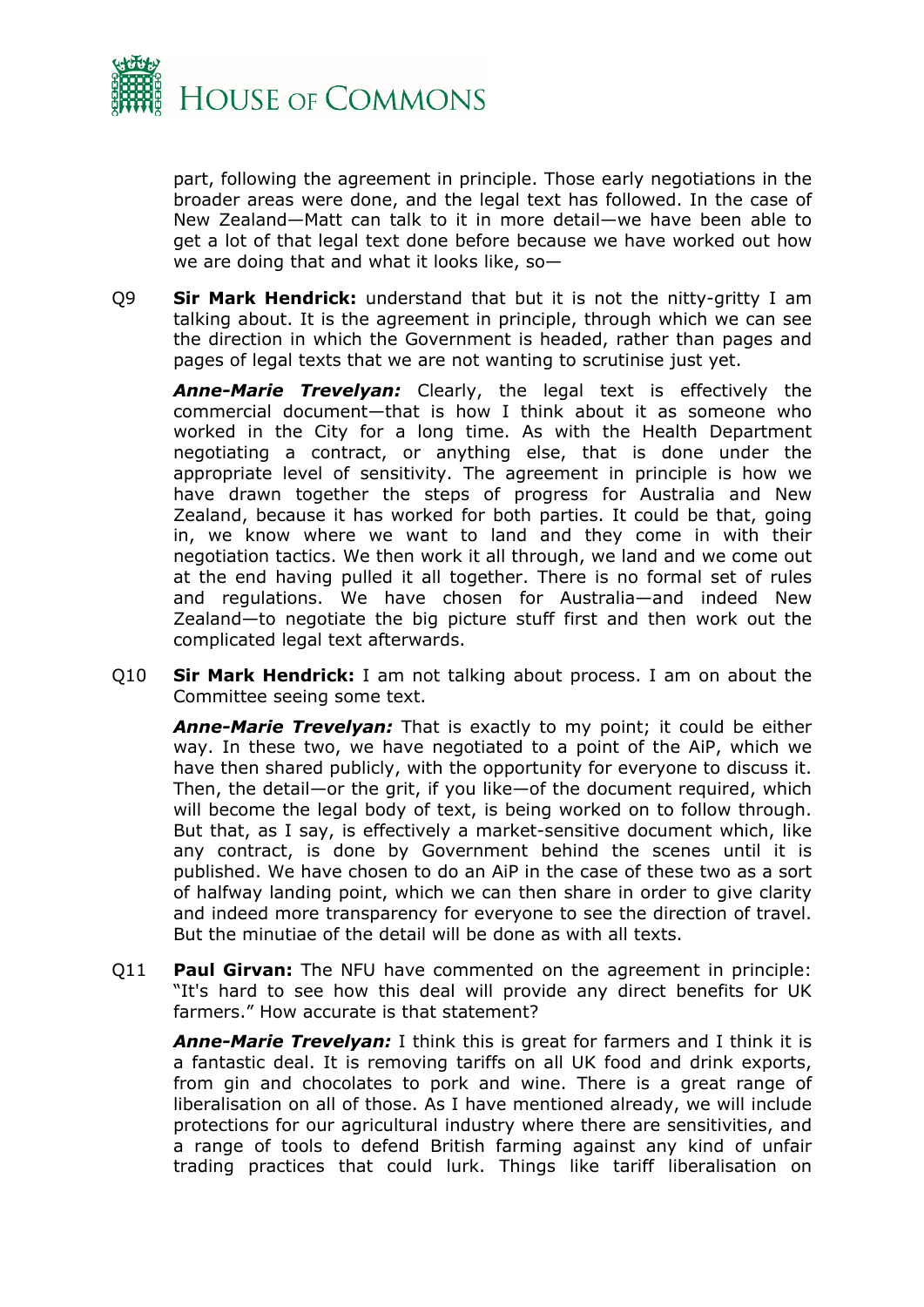

sensitive goods, like beef and lamb, will be staged over time. That creates a level of protections, which is quite common, whatever a country's particular sensitivities are. So I am very comfortable that it is a good deal.

Q12 **Paul Girvan:** I appreciate the NFU are representing their industry in totality, and on the agreement in principle, without any flesh being put on the bones, they have made this interpretation. What engagement is there going to be with the likes of the NFU in relation to the further detail? From what you have said I understand that more detail will be added in the minutia of the negotiations that go forward. If that is the case, what engagement is there going to be with the NFU to ensure that they get their message across and that they get that recognition? I represent an area which is highly dependent upon our agrifood industry and the quality of the product that we produce for a world market, so how will we ensure that that message goes out there and that we are getting a good bang for our buck in relation to any deal that comes forward with New Zealand?

*Anne-Marie Trevelyan:* The NFU and I meet regularly. As I said, the mandate for any negotiation that we conduct from DIT is set and drawn together from all Departments. DEFRA's voice is very powerful in all of this and their experts are part of the team. Matt, you might want to add to that. The mandate that is set is very clearly agreed to by DEFRA; obviously they are there championing the anxieties that some farming groups hold, and that is very clearly set out. We have a fixed mandate within which we can work, and we cannot go outside that. That is the process, if you like, Paul, and that ensures that DEFRA's very clear anxieties are always front and foremost. Matt, do you want to cover how that works in practice?

*Matthew Davies:* We very much run a team across Government and DEFRA officials are very much part of the negotiating team, so they provide a direct voice for all their representative groups.

The other thing I would say is that the NFU is very well represented—and also other farming and agricultural interest bodies—across our trade advisory groups. At a negotiating level and in our specific policy areas, that is the regular way in which we engage with them to keep calibrating the range of interest from all businesses and industries. For example, I met with what we call our Agri TAG—the Agricultural Trade Advisory Group—the day after AiP, and had an opportunity to talk through the AiP document and hear directly from all the groups represented there, which includes not only the NFU but wine and spirits organisations etc. We try and interweave them into the ongoing process.

**Paul Girvan:** I understand the process. George Eustice was attending a couple of our Joint Committee meetings in relation to this matter, highlighting the plight of our agri-industry and ensuring that their voice was being heard and that they were being considered in all negotiations. I take on board what has been said; I just hope and pray that whenever we see the finer detail—I have to go back to what Mark said earlier—we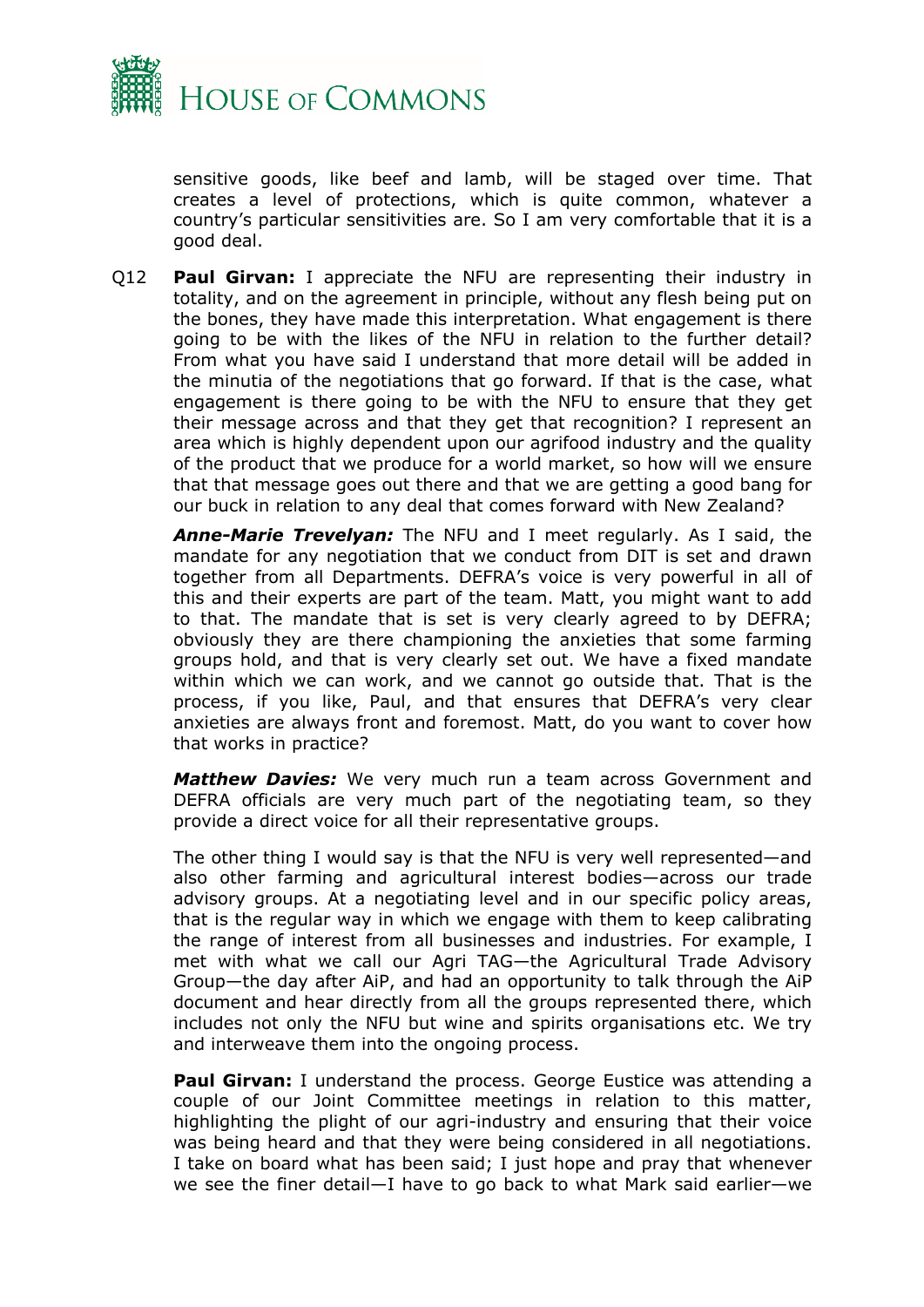

need to see more flesh on the bones of what agreements we already have. Yes, the Australia deal is there, but we do not know the full detail, and that is part of the issue. We do need to see that and to be given an opportunity to scrutinise it. Thank you very much indeed.

Q13 **Anthony Mangnall:** Very briefly, there are reports that the reason we have not seen the finer text on the Australia agreement is that we are trying to backtrack over the tariffs around meat—that we are now quibbling whether it is actually carcase weight versus the produce that is trying to be exported, and that DEFRA did not get its way the first time and is now rearing its head and saying it is putting its foot down. Would the Secretary of State like to comment on that?

*Anne-Marie Trevelyan:* No, we are not rolling back or anything. With Australia we are further along the process to the final completion of the legal text. As I said, we negotiated a broad-brush picture first with Australia, moving to the AiP and then the legal text, whereas we have been doing the legal text from earlier on with New Zealand, but they have landed almost at the same point. So, the AiP was done earlier for Australia, but without as much of the detail. The New Zealand AiP is only just out, but with a lot of the chapter legal texts, which are clearly not that dissimilar to Australia's. We have done more of the paperwork, if that is the right way to describe it. They are probably going to land at the final point very close together, but the AiPs have popped up on the journey in a different place. We are in the final throes of that; it is the slightly painful process of getting all those details and legal texts. At that point, each Department is then—to Matt's point—making sure that things fit in with our legislative requirements and indeed thinking about what we might have to bring on board as well if there are things presently missing in our legislative environment.

Q14 **Chair:** Before I come to Tony Lloyd I want to pick up from Paul Girvan. One Mr. Edwin Poots—the Northern Ireland Minister for Agriculture, Environment and Rural Affairs—noted that "tariff-free access to the UK market for New Zealand farmers produce is a very serious threat to our farmers"—meaning Northern Ireland's farmers. The Government has also noted that "in Northern Ireland, output may decrease relative to the baseline"—in other words, it will negatively affect GDP, and I was on about the numbers earlier. Are you concerned about the effects of this trade deal and the damage to Northern Ireland's economy as a result?

*Anne-Marie Trevelyan:* No, because I think many of their products will have the benefit of seeing that liberalising, and reduction to zero, of tariffs across a number of agriproducts and therefore—

Q15 **Chair:** Even your own figures came out as damaging to the Northern Ireland economy, and you are unconcerned?

*Anne-Marie Trevelyan:* We come back to the point that Matt made, which is that work on the scoping document is early on. We want to make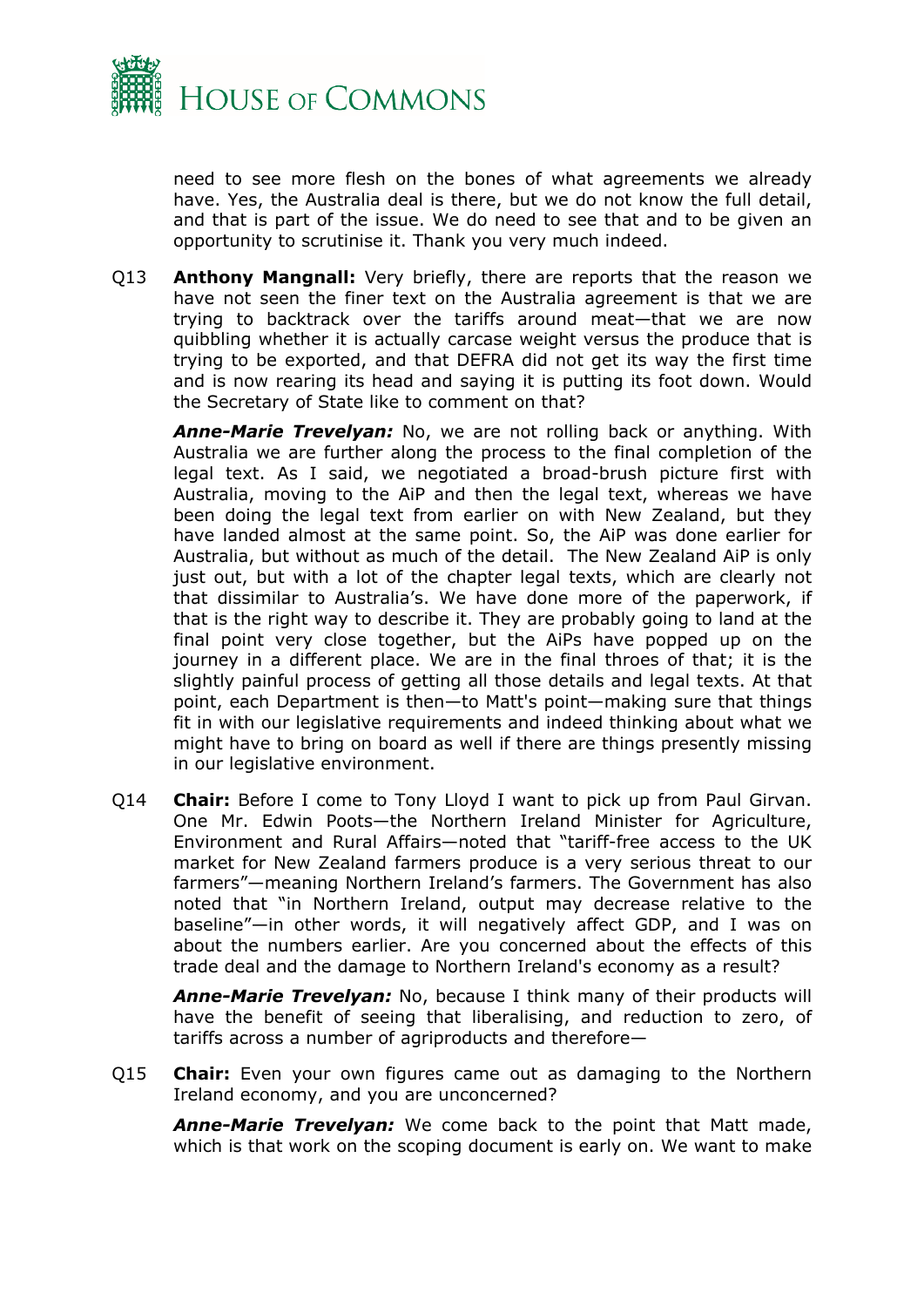

sure we get to the full and final deal, and then we will be able to do the impact assessment.

Q16 **Chair:** So are your figures to be trusted at the moment?

*Anne-Marie Trevelyan:* They are the starting point, without the full detail of the deal, because it had not been fully negotiated at that point. But I think the key point is—

Q17 **Chair:** It sounds to me like you do not have much trust in the figures.

*Anne-Marie Trevelyan:*I have trust in the figures, in as much as they were a snapshot in time.

Q18 **Chair:** And the damage to Northern Ireland?

**Anne-Marie Trevelyan:** The really important thing, and we are still quite new to this, actually, as a country, is thinking about how we use these amazing pieces of paper—free trade agreements—to help rocketboost our opportunities for exports for all our farmers and for all our producers of all sorts of services and goods. That is the point of them, and one of the really important tools that we have just launched, through our export strategy last week, is providing export support to help businesses not only to grow if they are already exporters but to look to new markets and find ways to export.

In that way we can maximise the use of what are, in the case of New Zealand for instance, the opportunities to have liberalised zero tariffs on a huge range of goods and services. That opportunity was not there before, because there were tariffs on any number of things, but particularly things like machinery and equipment, for instance, from Northern Ireland. The opportunity to see those tariffs removed will mean that producers have new markets with better market share and indeed the opportunity to make more profit.

There is a whole series of things, in terms of not only the present situation, now, but actually thinking ahead, and it is for us, as DIT, to help provide that support. There is a huge piece of work going on with the team to really focus on using our trade commissioners around the world to help our businesses to think about exporting if they do not already, or about exporting more if they do already, to make sure that they maximise what is, in itself, only a framework for people to use.

**Chair:** You say new; some might say inexperienced. I say, Tony Lloyd, you can speak.

Q19 **Tony Lloyd:** If I may just continue this theme slightly, Northern Ireland is not the only part of the United Kingdom which is very dependent on agriculture. Whilst I take the point about the balance of a trade deal—you win some, you lose some—the danger that has been put by a number of people across different parts of the UK is that New Zealand, at the moment, exports considerably to China, along with Australia, so were the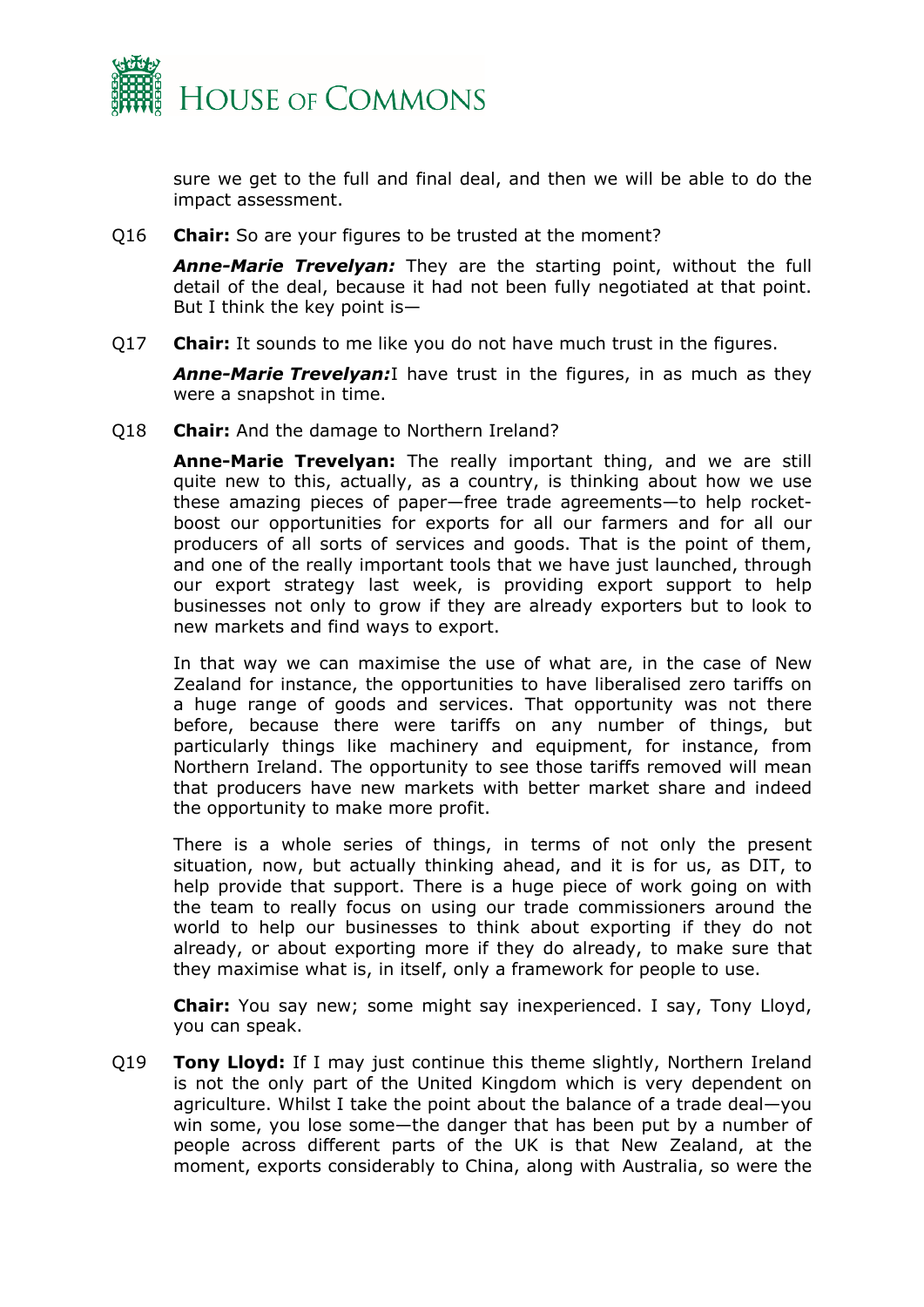

Chinese market, for political reasons, to falter, we may well see a huge increase in the volumes of animal products coming into the UK, which would, particularly if the Chinese then turned on their trade, potentially hollow out the farming industry in Northern Ireland and other parts of the country. How would you respond to those legitimate concerns? Are they real or not?

*Anne-Marie Trevelyan:* It is a legitimate anxiety that people hold, and I hear that. Let us look at sheep meat. The reality is New Zealand has a huge quota already under the WTO that it could be using in the UK, and it does not because it chooses to get better prices selling into Asian markets. I think the likelihood of those markets disappearing overnight is very small because their need for greater quantities of protein, given they have the fastest growing population numbers and indeed rising middle classes, means that there will be a continuing growing market for New Zealand and Australian, and indeed our, farmers, to make use of in the years ahead.

But, to my point, and Matt can perhaps give you the detail, the point about making sure that we stage in the frameworks around beef and other meat so that we can ensure that unfair trading practices, or what you might call a surge, cannot happen is being built in because of exactly that point—in order to reassure, as much as anything else.

*Matthew Davies:* That is absolutely right. One of the things we have agreed is that any additional goods market access will be subject to a bilateral safeguard. It provides that protection—exactly as the Secretary of State said—that if there is either serious injury or risk of serious injury to a particular sector, we can enact the safeguard and provide that kind of protection. As part of the AiP, we have agreed that that will apply to all products and also that we can apply it on a provisional basis. So if we are getting information that it feels like there is a risk of injury, we will be able to apply the safeguard pursuant to the investigation. Over and above all the points that the Secretary of State made, we have that additional protection measure.

Q20 **Tony Lloyd:** Thanks. If I can move on slightly, one of the promises that was made through the Brexit process was that there would be no threat to what we perceive as our very high animal welfare standards. That matter is linked to our farming industry; it also matters, of course, to the consumer who wants to buy products that they regard as being ethically produced. We know that during the fourth round of the negotiations, New Zealand indicated that "the UK's…proposed linkage between tariff liberalisation and animal welfare provisions" was problematic. So the question is obviously, has that been resolved, but in what way has it been resolved? If it was problematic for New Zealand, have we conceded anything on animal welfare standards?

*Anne-Marie Trevelyan:* I completely agree with you, Tony: maintaining our high standards is absolutely a red line for us in all of our trade agreements. We are not going to compromise on our high environmental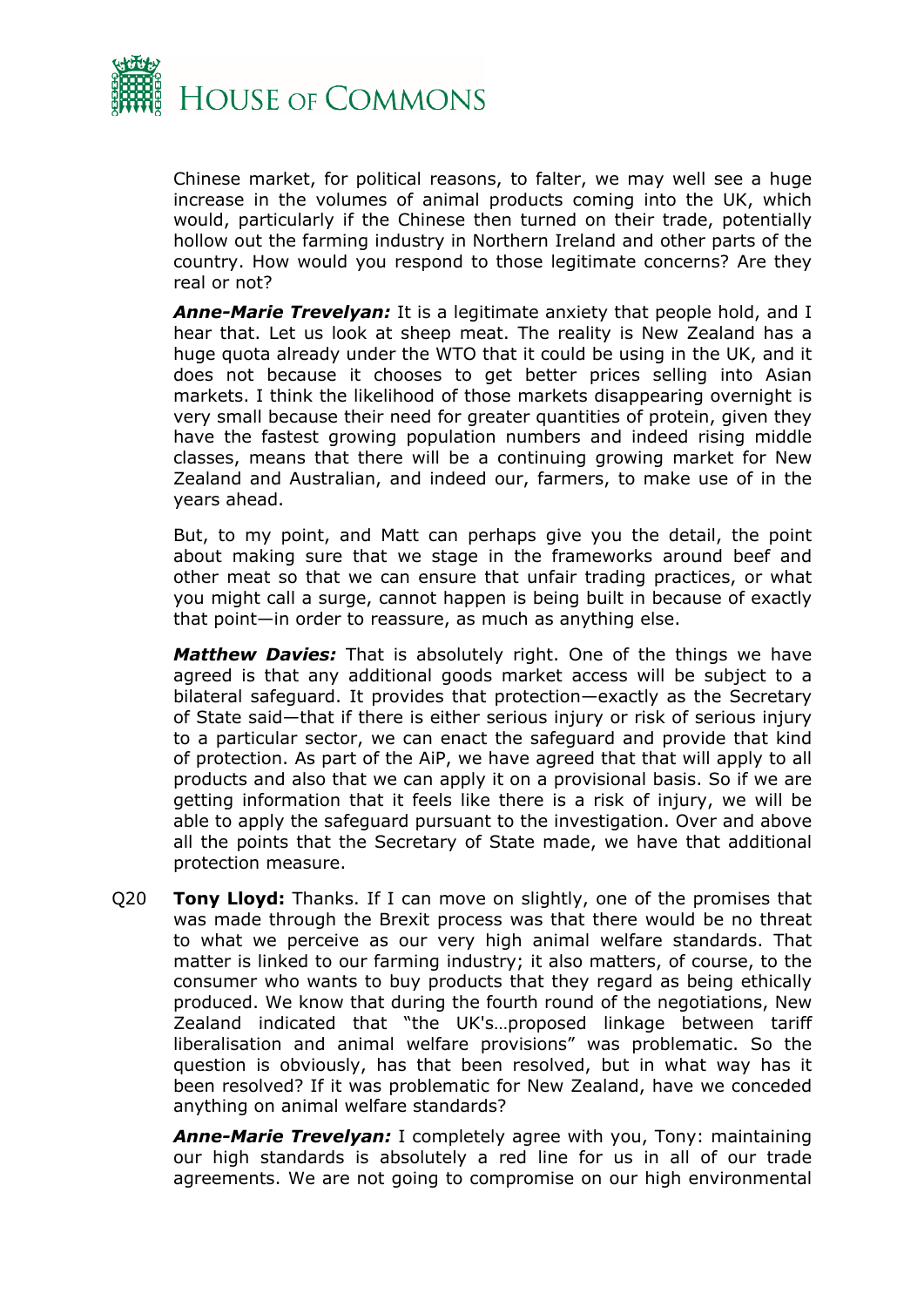

standards at all, or indeed on our animal welfare or food standards, including in the deal that we are going to finalise with New Zealand. But New Zealand is a global leader in animal welfare, and I think we both genuinely share a commitment to further improving. We certainly are here, and they are demonstrating that as well and advancing already high animal welfare standards, so—

Q21 **Tony Lloyd:** Can I be rude though? Why did they find the provisions problematic, in that case?

*Anne-Marie Trevelyan:* I cannot speak to that, Tony, because I do not know where that quote comes from. I am also now in post at a point where this is not a problematic situation. This is something that we both agree is really important. Both our countries have, for instance, banned sow stalls for pork production. We have had battery cages for chickens banned since 2011, I think. Matt, is it 2011, 2012? It is something like that.

#### *Matthew Davies:* 2012.

*Anne-Marie Trevelyan:* Thank you. The New Zealanders are bringing that in from next year. I think they are giving a very clear demonstration on this, and we have already set out a world-leading position. Moving forward together on this is very much the plan. It is good that we both rank highly. I know that the New Zealand Prime Minister has often spoken on this subject, so I am very comfortable that we are moving together in an effective way there.

**Chair:** Thank you. Another colleague now—Mark Menzies.

Q22 **Mark Menzies:** Thank you, Chair. Secretary of State, as we have already heard this morning there are varying degrees of unease amongst the devolved nations as to what impact the potential increase in beef imports from New Zealand could have within those parts of the UK. What modelling has been done to determine the impact of liberalising beef imports across those constituent parts of the UK?

*Anne-Marie Trevelyan***:** To Matt's point in terms of security, we are building in these safeguards in case there are unfair trading practice surges. If you look at beef, we import a great deal more beef from the EU than we do from New Zealand, which is all at zero-tariff and zero-quota. Any increased exports from New Zealand—to the point that Tony made about a shift away from other markets they might want to use for their sales—would be likely to displace those imports rather than hurt UK farmers. The deal is going to provide New Zealand, effectively, with no better access, if you like, than the EU currently enjoys, but on a sliding scale. It is over quite a long period anyway in terms of the changes to where our beef imports might come from. If you look at the percentage, I think we import just over 300,000 tonnes of beef at the moment as a country, of which 98% comes from the EU, and I think 78% of that is from Ireland. I think what we are looking at here is a potential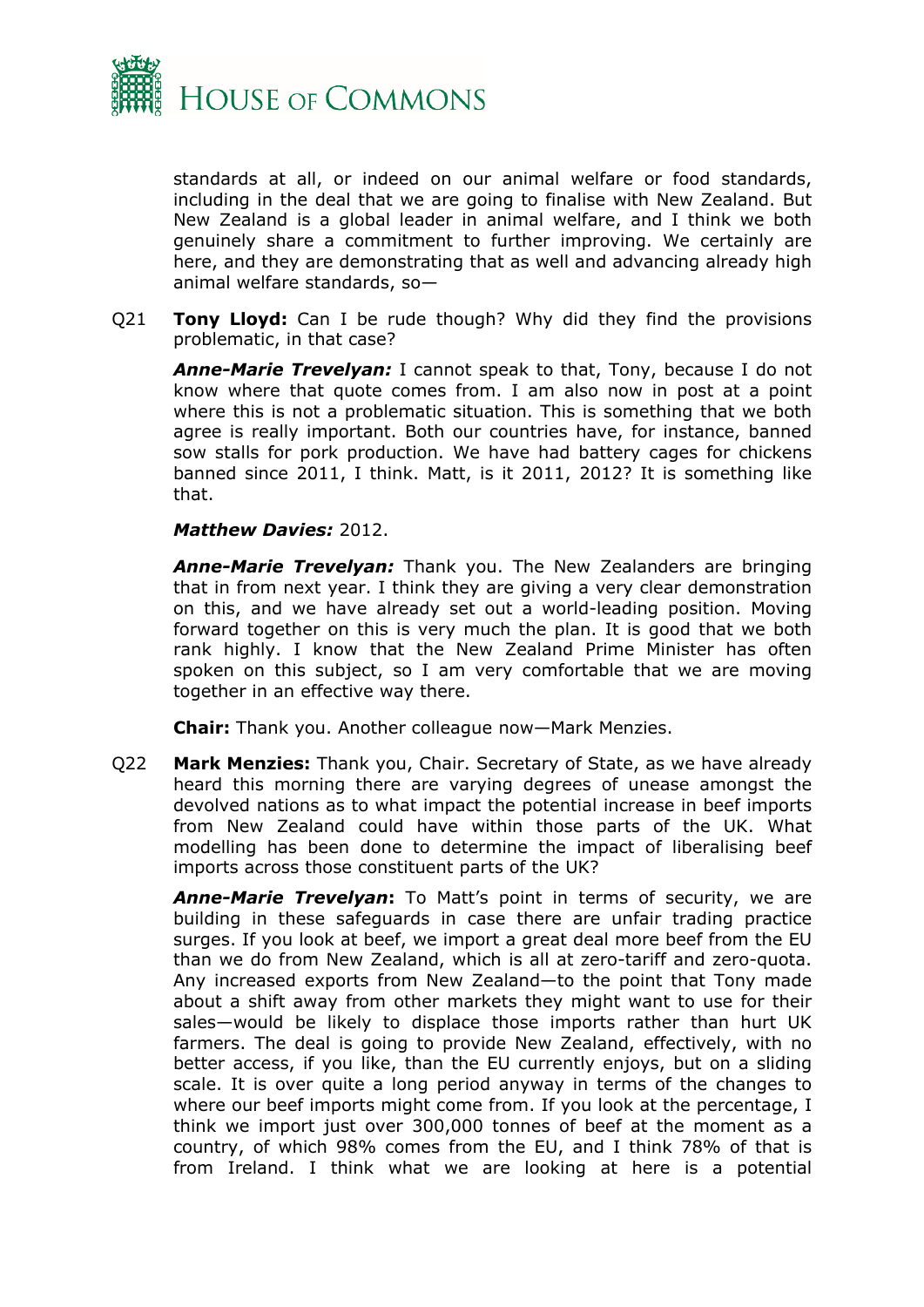

displacement issue, but we will also be building in a very clear framework of safeguards and a slow transition to increasing those numbers.

Q23 **Mark Menzies:** Sticking with the idea of doing modelling to look at the impact a trade deal, in this case with New Zealand, has on devolved nations, have we also looked at any potential upsides? For example, in terms of the meat-processing industries, or processed products as opposed to the primary product, has any analysis been done? I think it would be quite good for devolved nations—I am thinking, in this case, particularly Northern Ireland because of concerns raised earlier—if we could have a clear picture as to the pluses and the minuses of a trade deal like this.

*Matthew Davies***:** Again, this comes back to the fact that our full impact assessment will be something we can publish at signature. I guess there is this ongoing tension, in that you can really only do that once you have the full detail fully worked out and all the legal text, and that is where we will be able to present both sides. Clearly, the balance of the agreement does depend on shifts and changes in a range of markets. Some of the opportunities for the UK are in other sectors as well—so opening up the services sectors and digital sectors, and changing the intellectual property regime in New Zealand, which is something that they are agreeing to do for us and they have never done for anyone else. So there are there are benefits there which we will be able to quantify.

Some of the opportunities—particularly for farmers and agriculture—are about how we are stepping in and securing another foothold into the Indo-Pacific region, which is a huge, growing region. We will be doing that directly—this is supported in New Zealand, and the AiP is supporting this—through our CPTPP accession process, but just increasing that market presence in somewhere like New Zealand is also a foothold into that wider market.

Those are the kind of opportunities. We know the New Zealand import market is going to grow quite considerably. We know that the meat export market into Asia is going to grow considerably over the next 20 years or so. That is the kind of thing that, when we have the full detail of the impact assessment, we will be able to put some metrics around.

## **Mark Menzies:** Thank you.

**Chair:** Thank you very much. I suppose the term "humble crofter" is one that is overused a little in Parliament at times.

**Mark Garnier:** Or investment banking crofter.

Q24 **Chair:** Indeed, if you can combine it with such roles. NFU Scotland—I am not a member, but I am a crofter—say that 25% of UK sheep meat production would be under threat from a proposed agreement with Australia—not New Zealand, Australia. An agreement with New Zealand would compound this. I know you are going to plough on with a trade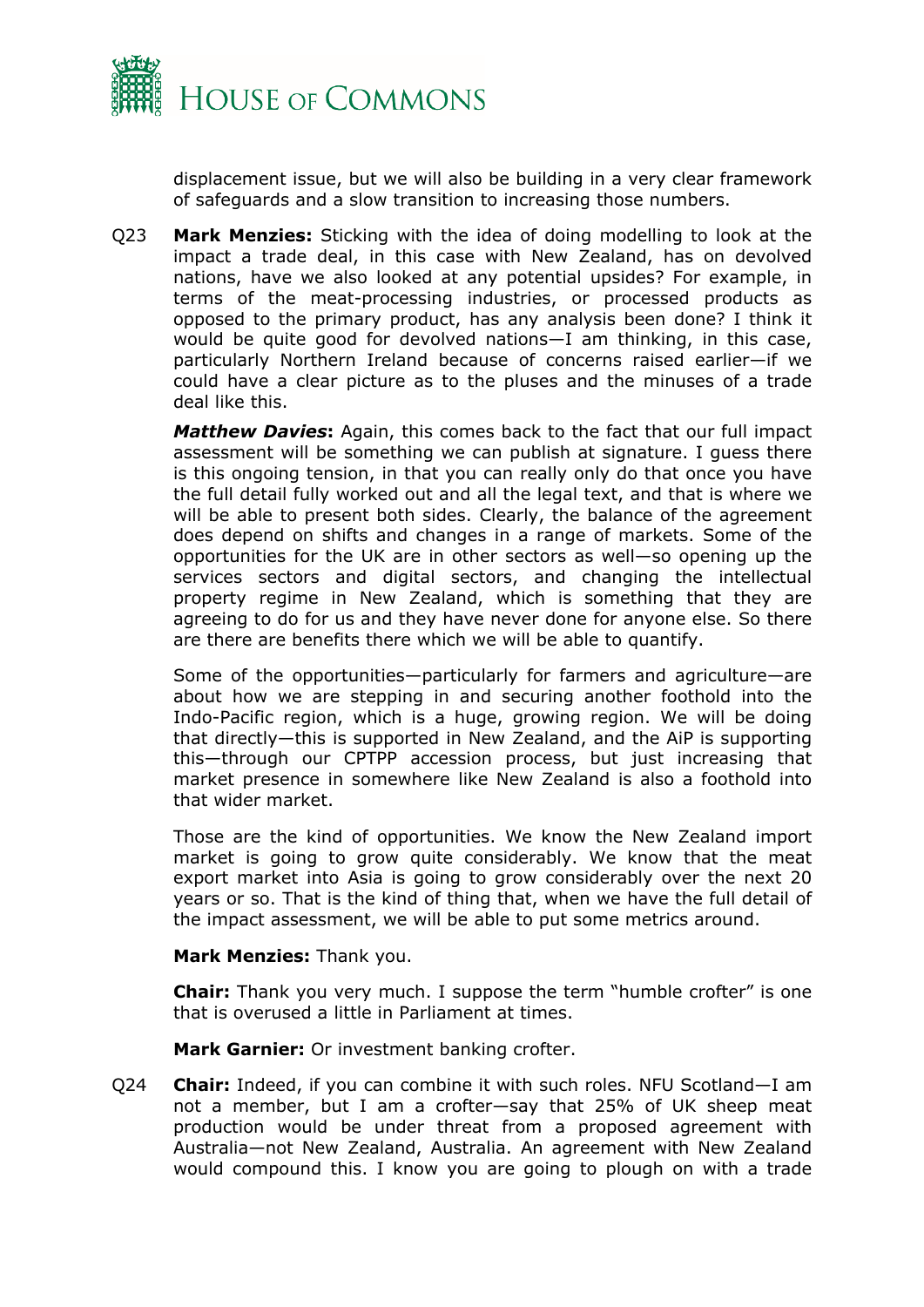

deal that is 30 times better for New Zealand etc, etc, but how much thought is given to the combined effect, or is Government just, as many suspect, basically working in siloes—one negotiator doing New Zealand, one negotiator doing Australia, and a sausage factory to get this done and get it through Parliament, so you can rub your hands, wave it through the *Daily Mail* and then go on and do the next trade agreement? I can see you smiling but you know the points I am making.

*Anne-Marie Trevelyan***:** It is not quite the image I have of how this is going. No, not at all, because, as I say, this is very much a cross-Whitehall activity. We are the experts and the deliverers of the free trade deal. But to your challenge that there is an anxiety that the Scottish sheep farmers particularly would feel threatened—

**Chair:** And Welsh.

*Anne-Marie Trevelyan***:** And Welsh, if you like. DEFRA looks across the piece and their experts are part of Matt's team. We are looking holistically, so we are also—as we do in all these deals—looking to create many new export markets for our agrifoods. This includes our sheep and beef farmers in due course and—as Matt has mentioned already—the opportunity to accede to CPTPP, which we hope to do next year. That will afford the opportunity for many new export markets, including the ones I mentioned earlier to Tony—the Asian markets with a growing middle class who want a greater quantity of proteins in their diet, with huge opportunities for us to move some of our agrimarkets into those markets.

In terms of the New Zealand trade, as I say, they have a big WTO quota at the moment which they do not use with us anyway, so in and of itself this particular trade deal is not in any sense something that should cause great anxiety, because they have tariff-free quota which they do not use here, because they focus towards those Asia-Pacific markets.

Q25 **Chair:** We have to think of all eventualities. We have had the experience of the crash of 2008, the pandemic and Brexit. Things change and things vary. There might be a shock at some point—something between the New Zealand/Australian economy and China. There is a danger you might have given them a parachute market, in that if something happens, there is some raucous and some caucus, or whatever, to quote the great Peppa Pig. But if something happens, is there any mechanism that you can put in place to stop that shock rippling and really damaging agriculture in the UK? If cheap, cheap meat is suddenly coming in from Australia and New Zealand, do you have any ability to go, "No, this is not coming in for a couple of years to destroy farming in the UK?" We know that if farming is destroyed it is not coming back.

*Anne-Marie Trevelyan***:** Absolutely. Matt, do you want to explain it in more detail perhaps?

*Matthew Davies***:** That is exactly what the bilateral safeguard mechanism that we have agreed will be part of the agreement will do. It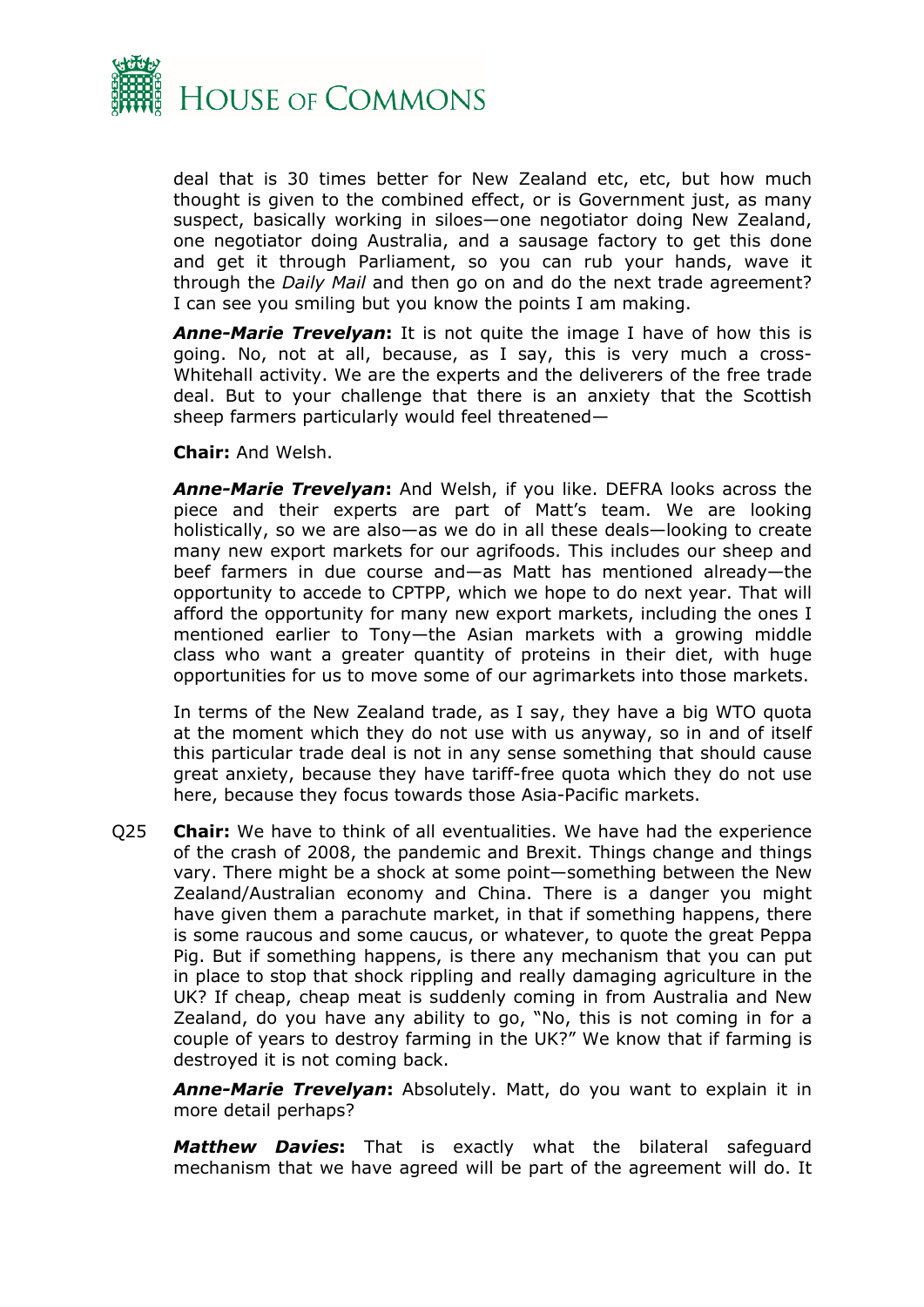

would apply for a specified duration, particularly whilst we are liberalising products, and it allows both parties, but in this case us, to look and see if there is serious injury or risk of serious injury to a specific sector. There is a range of factors you could look to in determining that injury, but price impacts would certainly be one. In that case, it would allow us to act to protect those markets. That is something we have agreed. It is in the AiP document and will apply to all goods, including those under tariff rate quota, and some we have agreed we can provisionally apply as well. That is probably the main safeguard, along with the fact that, as the Secretary of State said, the phasing-in of the elimination of tariffs, and the liberalisation of sensitive meat products particularly, is happening over a long period—10, 15 years from entering into force.

Q26 **Chair:** If the experiment that is Brexit—an experiment with surrealism, some people might think of it as—continues, will you still have those safeguards in 20 years' time, or is that just in the phasing-in period? Do you have it in 50 years' time? Assuming that nothing else changes—that the UK stays in this situation and this agreement with New Zealand is in place—and that the shock comes in with the Chinese market in 38 years' time and New Zealand and Australia meat is about to swamp us, do you have those safeguards then?

*Matthew Davies*: So, no. Commonly, safeguards like this last for a period. They're otherwise known as transitional safeguards. They generally last for a period beyond your elimination of tariffs. These are the details we are starting to work through. But you also have to look at this alongside the other safeguard mechanisms we have. There is a kind of global safeguard. This is separate to bilateral agreements. If we are in a world where there are such significant shocks to the global economy that the whole system is changing then, of course, we have the option of global safeguards and the operation of the Trade Remedies Authority to think about how we are protecting whole industries. In 50 years' time, when, to be honest, it is quite hard to conceive exactly how the meat markets or the world markets will be at that time*—*

**Chair:** Which is why you might want to have a safeguard.

*Matthew Davies*: There will be a whole range of different things we will need to take into account, but that is where global safeguard mechanisms will then also have an application.

Q27 **Chair:** Prices came up when we talked about serious injury. How exactly is serious injury to be assessed before you would trigger that in the period that you can trigger it?

*Matthew Davies*: There are a range of different models as to how safeguards are assessed and injury investigations. Obviously, in terms of the global safeguard and the role of the Trade Remedies Authority, we put out some detail on that. In a bilateral setting, again, this is one of the things where—Anne has worked through some of the details—you embed within the FTA itself exactly how we will take forward those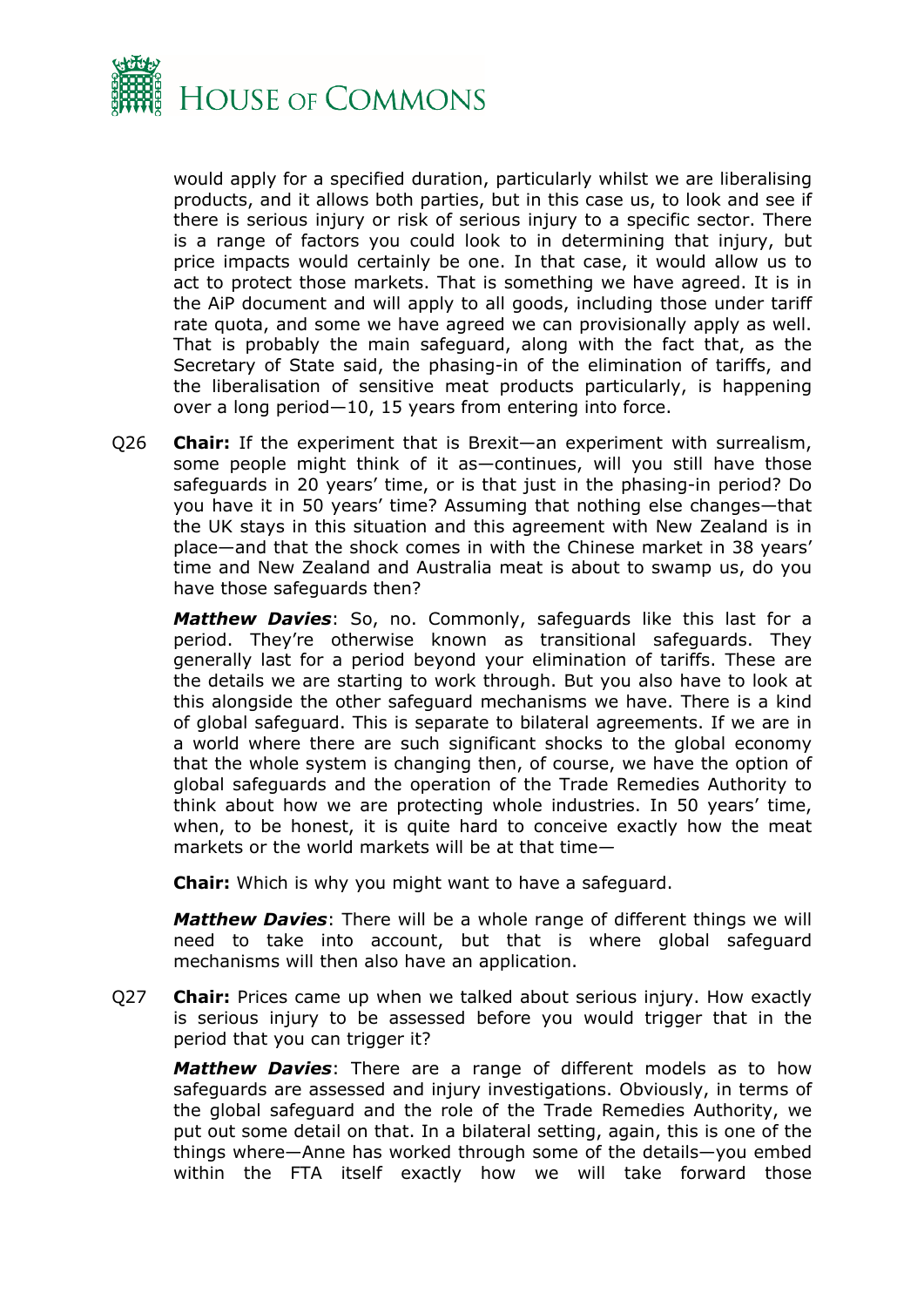

investigations. We are some of the way through that legal working through but this is one of the things where we need to continue to work on the detail over the next few months.

**Chair:** Thank you. It gives me great pleasure to turn to Mark Garnier at this stage.

Q28 **Mark Garnier:** Thank very much. Before I get my main question, can I just follow up on this global safeguards piece? Everybody is worried about dumping coming into the UK and the quota being used up, but what happens the other way around? Let us say we have foot and mouth disease, or we have some other problem with other imports coming into this country, and we have a deficit of food available in the UK. Do we need to have that large quota to be able to bring in cheap food if needed or can we use global safeguards to cut our tariffs because we want to keep things cheap for the consumer during a time of crisis? How would that work?

*Matthew Davies***:** I do not think the safeguard would interact with the tariff mechanism in that way. I am not an expert in this area, but I believe we would have separate powers to manage tariffs. I suppose this goes to a broader point, though, and it is a point that is as true for New Zealand farmers as it is for UK farmers. Through bilateral agreements we are trying to open up—liberalise—markets all over the world in as many scenarios as possible and to provide those avenues of diversification that will be as true for us as they will for other farmers as well. This is why we believe that liberalisation is a good thing and is a good force, because it provides unencumbered trade, with that range of opportunities for markets to deal with different situations.

Q29 **Mark Garnier:** What I did want to concentrate on is services, but before I get into that, as the lead trade negotiator, you are obviously trading off one thing against another in any negotiation. We are an economy which is dominated by services, particularly financial services, and we would obviously like to get access for those services in every country we can. To what extent do you have to trade off other areas to get that access, and how successful have you been? Just to put the question very directly, to what extent have farmers been—I do not necessarily agree with all this arguably compromised by having these large tariff-free quotas coming into the UK in order to get access for UK financial services and other services into New Zealand?

*Anne-Marie Trevelyan***:** When we pull together the mandate for the negotiating team to work with, that is agreed across Whitehall. I can tell you with certainty that every Department is very clear on what their red lines are. The negotiating team have some very clear areas into which they are not able to go—to your point about flexing. We are negotiating this deal where there will be some bits of our economy where there is an urgent desire to have more liberalisation and opportunity for more exports or, indeed, in a complementarity way, for us to find ways to bring more goods and services in, and that is very much set out. But there are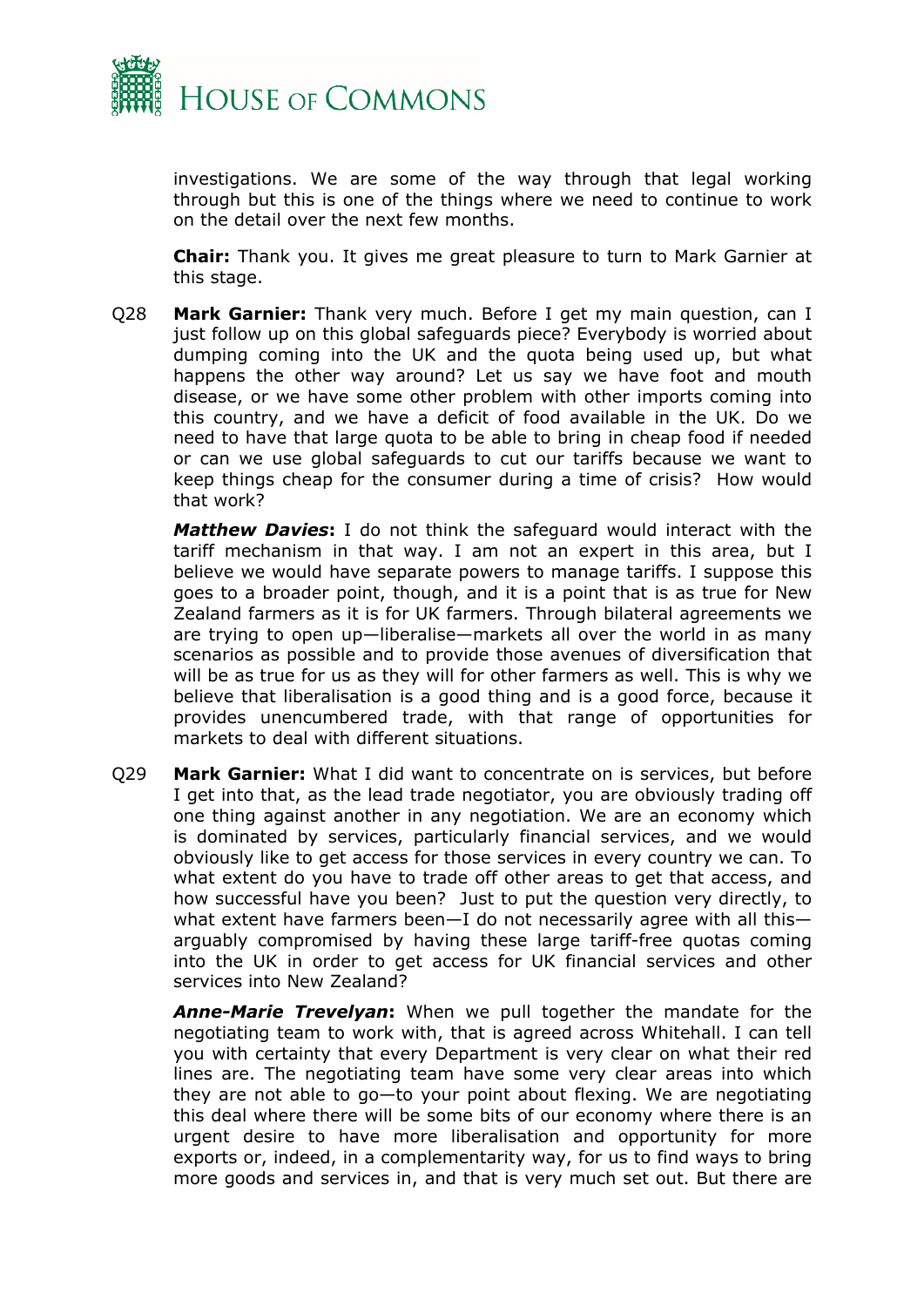

always very clear red lines, and DEFRA's team are a great advocate for making sure that—to Matt's point about how we are doing with the sensitivities around beef and sheep meat and about how this is a slow, stepped process—there is not disruption.

Q30 **Mark Garnier:** It is immensely complicated how you set these red lines. Ultimately, we are not an agrarian economy; we are a service-based economy. In order for this to be good for our economy—I am slightly playing devil's advocate here—we need to export more services. Were it not for services, we would have an even bigger deficit with the European Union. DEFRA, by its nature, stands up for farmers—it does it very well but that could be argued by a lot of other people to be very protectionist and actually not so much in the interests of consumers because it reduces the ability to get consumer choice into our supermarkets and all the rest of it. Prices are consequently higher than they would otherwise have been were we importing this hypothetical chlorinated chicken more cheaply. There are a lot of very confrontational dynamics going on with these Departments. Ultimately BEIS would be liking to export more services and other stuff, and DEFRA, equally, but at a protectionist level. How do you bring all those together? Ultimately, DEFRA's starting red line could be no imports at all?

*Anne-Marie Trevelyan***:** To the Chair's point, this is not single deals in isolation, though clearly they land and we discuss each one as they come. We are looking to do a number of very large trade deals with growing markets, and DEFRA is the greatest advocate of CPTPP precisely for that reason. It is on my schedule for 2022 precisely because it opens huge opportunities for all agrimarkets to find a new home. We want those markets to be as liberalised as possible so that our farmers and producers can make use of those. I would not say DEFRA is protectionist. DEFRA is looking in the round but, clearly, as these things appear in our journey to having our new free trade deals, where we can set this much more liberalising position, this has to happen in individual style.

Q31 **Mark Garnier:** The loudest voice in this whole debate, though, is the NFU.

## *Anne-Marie Trevelyan:* Yes.

**Mark Garnier:** The NFU keep making these points, and it is very, very loud. They are going on about animal welfare. All of these are very good things—do not get me wrong; I do not disagree with them.

*Anne-Marie Trevelyan***:** We are very clear on those, for instance.

**Mark Garnier:** Absolutely right. But at the end of the day, the fundamental point is that this position pushes up prices of food and reduces consumer choice—necessarily, because, ultimately, you could have got cheaper food in. That is where one of those ultimate problems lies. The other is, how do we get greater access for those things which we are sophisticated in—services, high-tech engineering and that kind of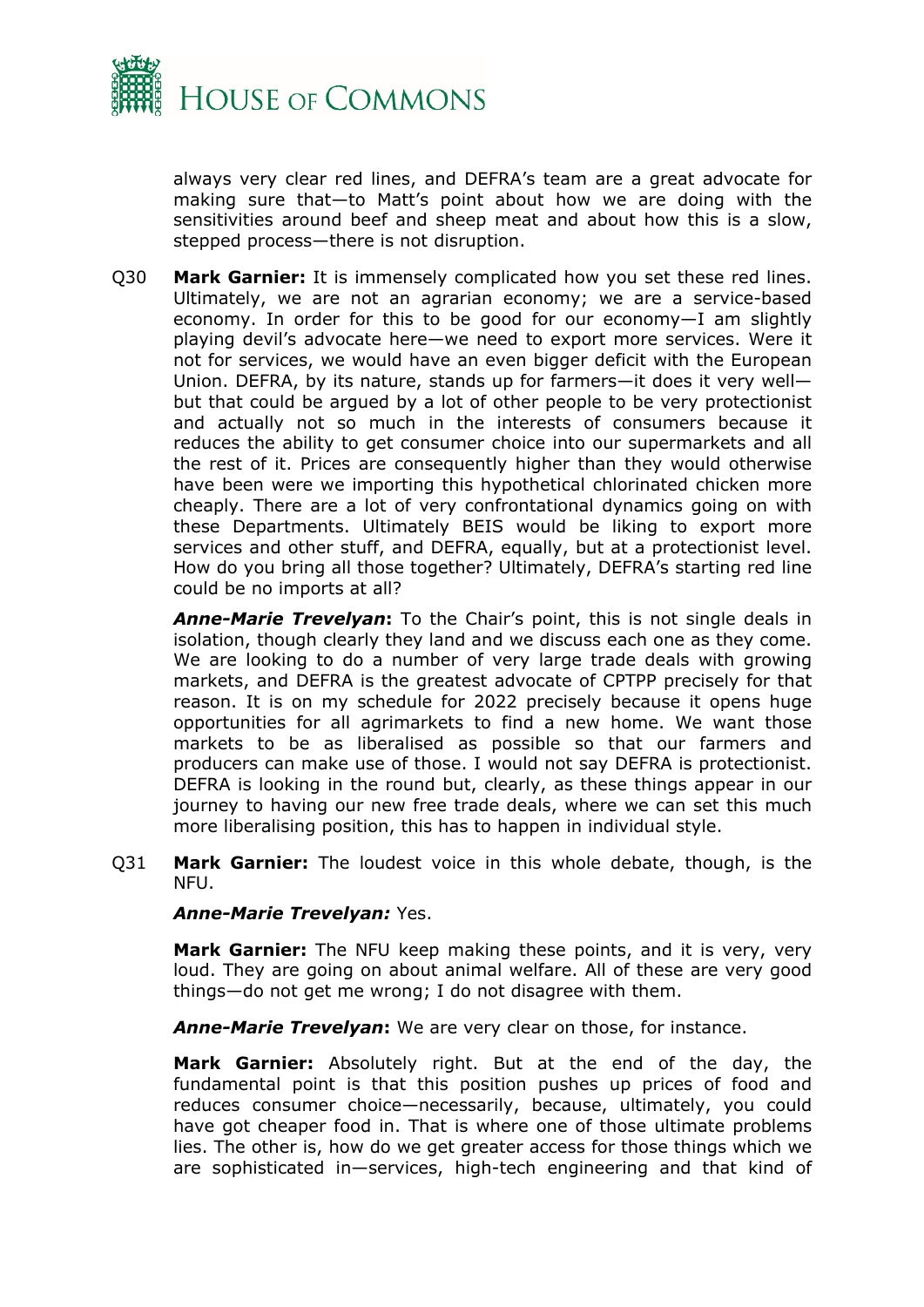

stuff—and what do we have to trade off? Crawford Falconer is a New Zealander and one of the world's greatest trade negotiators.

*Anne-Marie Trevelyan***:** He works for us, not them—let us be clear.

**Mark Garnier:** No, he is absolutely not compromised, but if I may use slightly fruity language in your Committee, Chairman, he did once say that, the only good trade deal is when each side is equally pissed off. What I am really interested in is which bit of our trade deal—

**Chair:** He is a success then, is he?

**Mark Garnier:** It is a very fair point. Ultimately, you are ceding things, so what is the bit of our trade deal that we have ceded in order to get what we want? What is annoying us? What is the bad bit?

*Anne-Marie Trevelyan***:** To your point about services, I disagree with you in the way you have set it out—it is not like that. This is a very broad and deep FTA, but there are others that are much less so, for that reason. But to the point about services—

**Chair:** With respect, he is not looking for the sales pitch. He is looking for the downside.

*Anne-Marie Trevelyan***:** In terms of the services for this one—exactly to your point—we are, indeed, a very successful services industry and, indeed, the second largest services exporter in the world already. I have set ourselves the challenge of trying to overtake the US, which is a big challenge but one we should still take.

**Mark Garnier:** A worthy challenge.

*Anne-Marie Trevelyan***:** Yes. We have agreed within this particular New Zealand deal a really ambitious professional business services and recognition of professional qualifications annexe. It goes well beyond anything that New Zealand has ever done with anybody else and it matches the ambition that we have achieved with our Australia deal.

## Q32 **Mark Garnier:** But the downside is what?

*Anne-Marie Trevelyan***:** There is no downside there. This is a big reach and they are wanting to move forward and be part of that expertise.

Q33 **Mark Garnier:** We have conceded nothing at all in order to get this great deal?

**Chair:** There are no losers.

**Sir Mark Hendrick:** It is a win-win.

*Anne-Marie Trevelyan***:** It is not about conceding; it is about liberalising across the piece because we are two countries.

Q34 **Chair:** Is Edwin Poots in Northern Ireland just imagining things? I am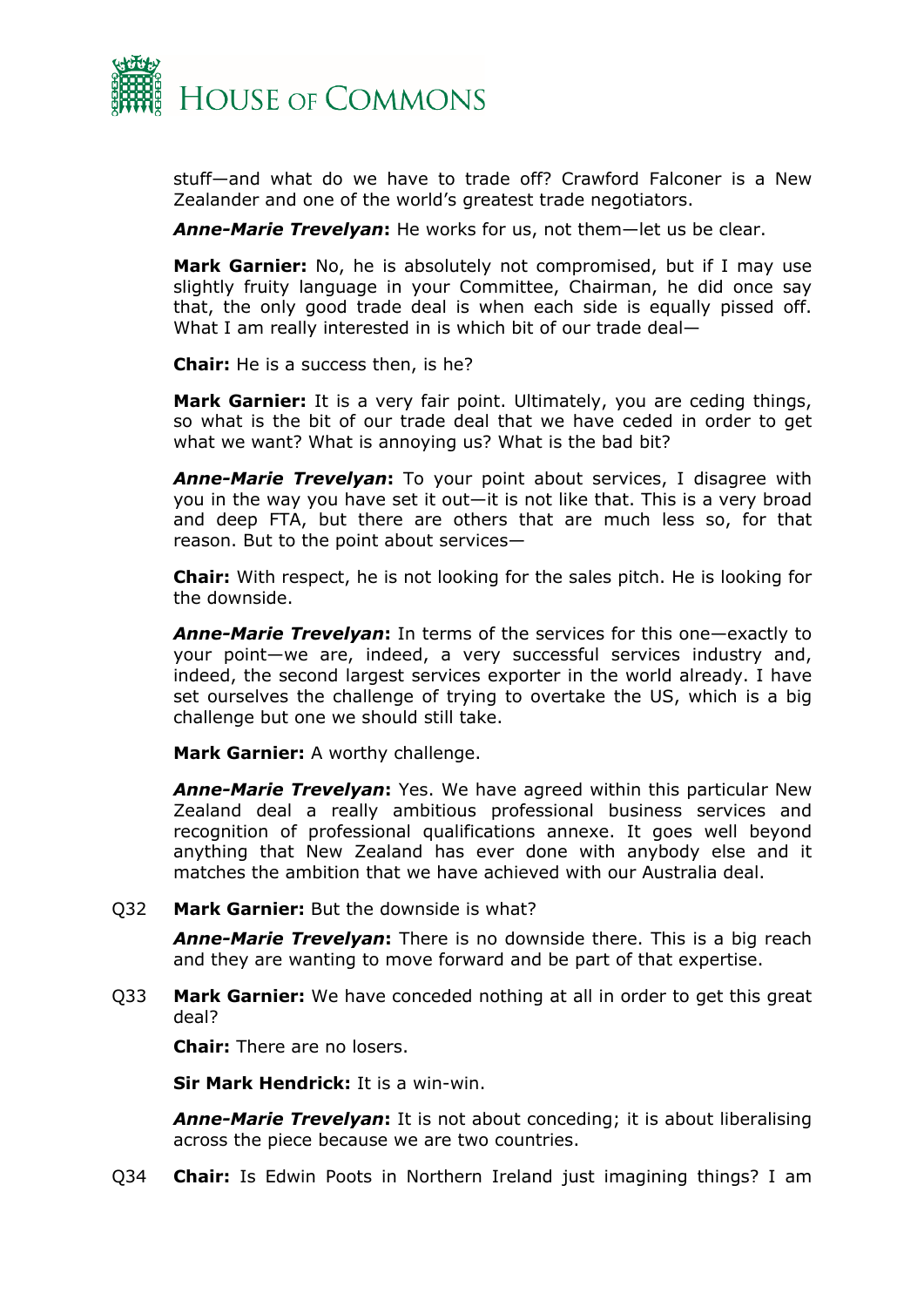

sorry for butting in there, Mr Garnier.

**Mark Garnier:** No, You can steal my question as much as you like.

*Anne-Marie Trevelyan***:** I think the point is, to the point Matt made earlier, that until all the t's are crossed and the i's dotted, all the detailed legal text is there, and all the safeguards are clear for those areas of sensitivity that you are highlighting, there will be anxiety. I absolutely understand that. But the nature of any negotiation means that going beyond the overarching picture that the AiP has afforded on this journey is not appropriate, in the way that anyone doing contracting would not discuss it in the open environment. So that continues.

But I am very comfortable that this, alongside Australia and all those deals that we know are coming, is going to be providing really extensive new opportunities and markets for all our sectors. Different countries want to move at different paces across the piece. That is normal and to be expected. Now that we are able to do so, we want to drive forwards hard and fast in pushing for liberalisation and more opportunities to share our expertise and, indeed, for our citizens to have the opportunity to enjoy goods and services from the countries we want to trade with.

**Mark Garnier:** I could go on for hours, but I am mindful of time.

**Chair:** Yes, I think we are all mindful of time. Mr Mick Whitley.

Q35 **Mick Whitley:** Thank you, Chair. Secretary of State, Which? says, "The UK regime for data protection and privacy currently provides an internationally recognised high standard of protection which must not be put at risk" in trade negotiations. How will the agreement with New Zealand safeguard UK data protection and privacy standards?

*Anne-Marie Trevelyan:* Thank you, Mick. In this trade deal we have agreed a really world-leading chapter on digital trade, which includes some of the most liberalising and, indeed, modern provisions of any FTAs globally at all. We are both countries who are really pioneering digital trade and can really benefit from that deep co-operation that we can have with each other. The chapter has a number of provisions to support that co-operation and also to drive innovation and support emerging technologies as they move forward. We want to make sure that we give all our citizens—and indeed theirs—a real confidence that we are going to be working together as two nations to ensure that barriers that have existed or could exist really will be reduced so that digital trade and the framework that sits around it is as modern and forward thinking as it can be.

**Mick Whitley:** Thank you, Chair.

**Chair:** Thank you very much. Sir Mark Hendrick?

Q36 **Sir Mark Hendrick:** Secretary of State, the agreement in principle includes "an ambitious chapter that will support both governments' trade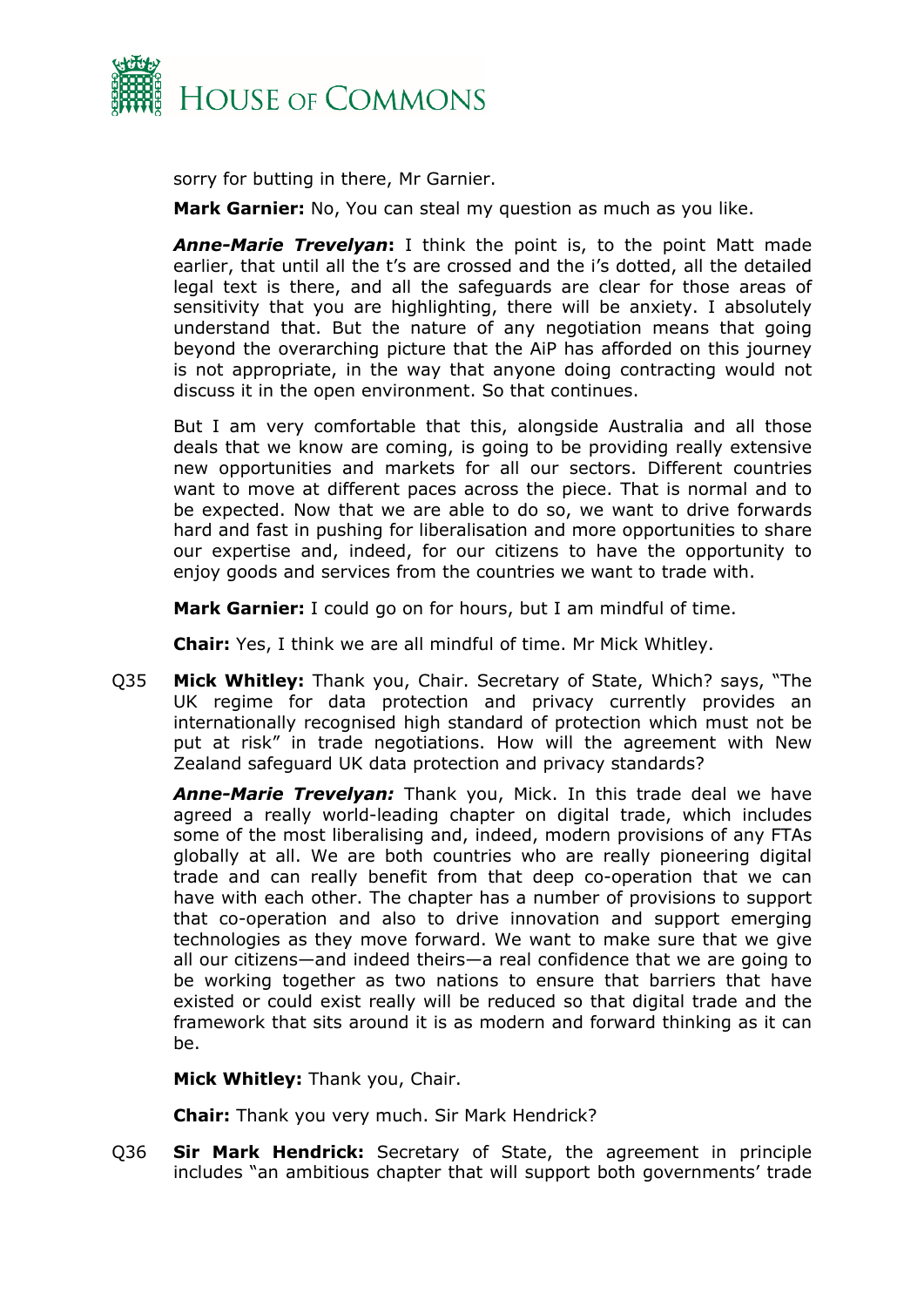

and environment agendas and responses to the urgent threat of climate change." What work has been done to estimate the climate impacts of increased trade over such a large distance? We all know about food miles and the fact that we are trying to join the CPTPP thousands of miles away when it looks like we are going to rip up the TCA more locally if the Government implements article 16. This is going to be negative in terms of climate change. Surely, trading foodstuffs over such large distances, when we have neighbours we are doing our best to upset to affect trade, cannot be right?

*Anne-Marie Trevelyan:* You are exactly right, Sir Mark: the environment chapter is going to include some really ambitious commitments which are supporting that transition that we are all wanting to make to clean energy—commitments to end electricity generation from unabated coal, fossil fuels, and those fossil fuel subsidies—and a really ambitious phase-down of the hydrofluorocarbons. Both parties are leading. Interestingly, post-COP26, we have seen that ambition raised in other countries as well, which is really exciting. Speaking as someone who has been deeply involved in the COP26 process, we have seen much more ambition come forwards. New Zealand was already showing ambition, but I think we are demonstrating here how that commitment between like-minded countries can be used in a practical and effective way.

In this chapter, we have a whole series of environmental and trade issues that we have highlighted, including things from air quality to marine litter, and protecting our environment—that wider piece as well. To your point about trade and emissions particularly, trade involves moving things around, whether that is digitally—if it is services and data—or, indeed, physically. I put carbon budget 6 into law in June this year when I was the Energy Minister, and it included air and shipping emissions in our data because I was very clear that it needed to—there were quite a lot of detractors who were anxious about that. As a country we have taken a commitment to say we are going to count those. The argument about international shipping made by some was, "Well, you can count the amount of fuel that you are putting in your ships when they turn up at Felixstowe"—which is what we had been doing—"But most countries are still not saying, 'We accept that our ships or our trade should have that.'". We have included that. Really importantly that is—

**Chair:** I am just conscious of time, Secretary of State.

*Anne-Marie Trevelyan:* Of course. That is led by the DFT. I would suggest you get the Secretary of State for Transport, because he is very passionate about leading the way and helping that decarbonisation in shipping, working through a number of research and development programmes and, indeed, with industry. We are not going to stop moving around; what we need to do is move around with clean energy.

Q37 **Sir Mark Hendrick:** Not just clean energy; we need less moving around. My point is—I am sure you are aware of it—that if you have to send a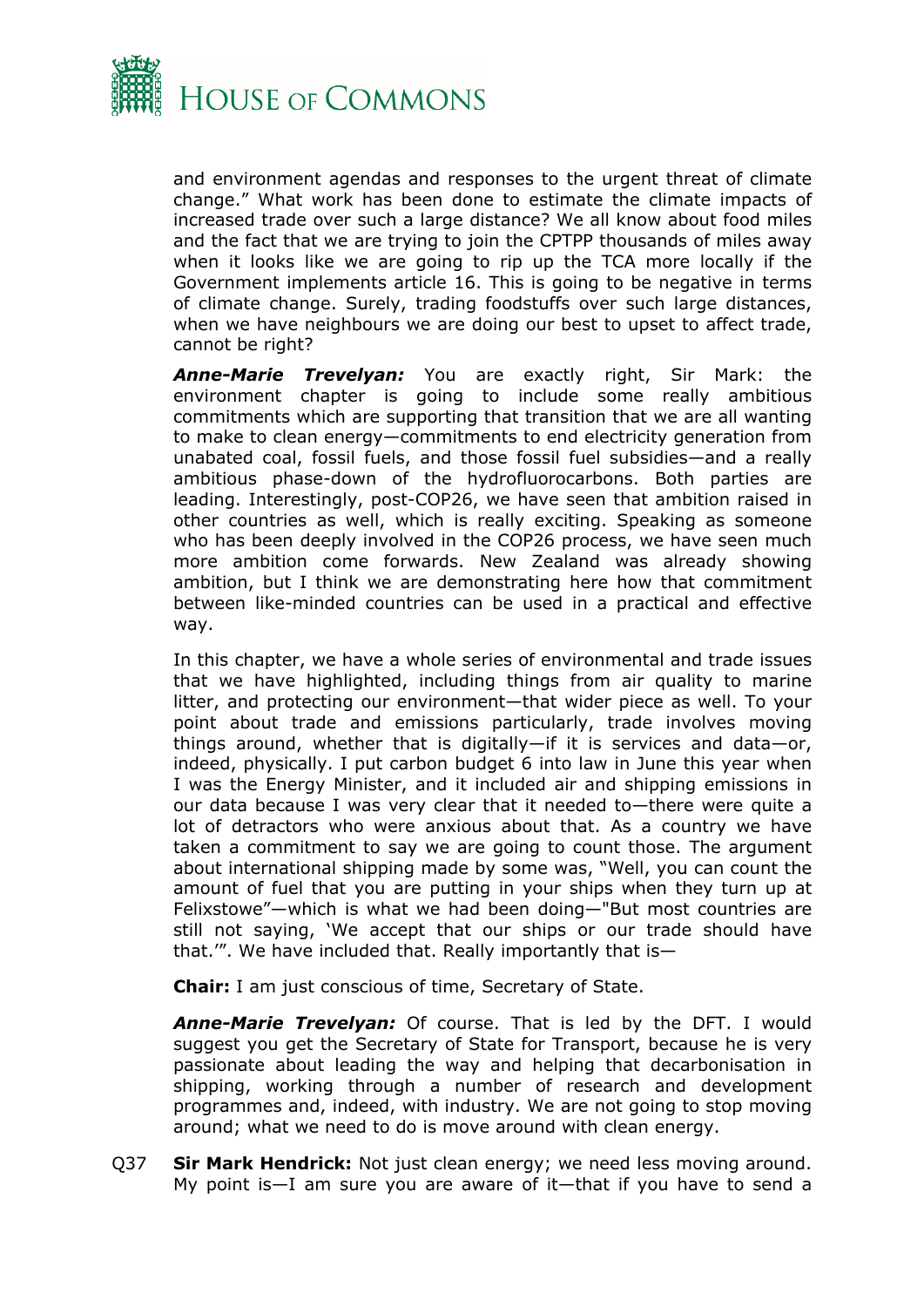

ship full of lamb all the way from New Zealand to the UK, that is going to use a lot more carbon than sending lamb from France or from another part of the UK. Why do we want to do it?

*Anne-Marie Trevelyan:* I do not have the figures at my fingertips, but there has been some quite interesting work done looking at the relative impacts. Of course, transport and volumes mean that the transport costs at an individual level are very low. The key for me is that transport should become clean. When we talk about food miles, the issue has been the creation of dirty emissions that were part of the problem. Clean energy, use of renewables and all that means that the trade and activity in goods and services that we want to share between us becomes possible cleanly. That is very much our mission.

Q38 **Sir Mark Hendrick:** Are you saying ship engines are going to become that much more efficient that they are not going to emit carbon?

*Anne-Marie Trevelyan:* They are going to change the way they use their fuel so they will not emit carbon. Absolutely. That is the work that is ongoing at the moment.

**Chair:** Thank you. Remember we must keep things a bit more brief. Anthony Mangnall?

Q39 **Anthony Mangnall:** Two things: it is striking that we have got this far through the session and we have not really spent much of it discussing export and the value of where we can export for farmers. The provisions under the AiP have said a great deal on climate change. Have you got any intention of mirroring what is in the ACCTS or, indeed, signing up to it?

*Anne-Marie Trevelyan:* It is an issue that I have discussed briefly with some of our partners. I think we are including in our own bilateral trade deals those areas that they want to cover. We do not have any intention to sign up at the moment. That continues to be something we discuss with those who are, but we intend to include all those key issues that they are including in their issues within how we do our bilateral trade deals anyway.

**Chair:** Thank you. It is a pleasure to turn to Martin Vickers.

Q40 **Martin Vickers:** Thank you, Chair. Secretary of State, I understand that in respect of the agreement in principle with New Zealand you said that it "adds momentum" to our application to CPTPP. Could you explain how a single trade agreement with one member of CPTPP strengthens our negotiating position?

*Anne-Marie Trevelyan:* There are 11 partners and we have varying levels of trading relationship and closeness in terms of FTAs and so on with them. If and when—I hope soon—we accede to CPTPP there is a whole series of legislative frameworks that have to be agreed, which is the process we are going through. Also, where you already have a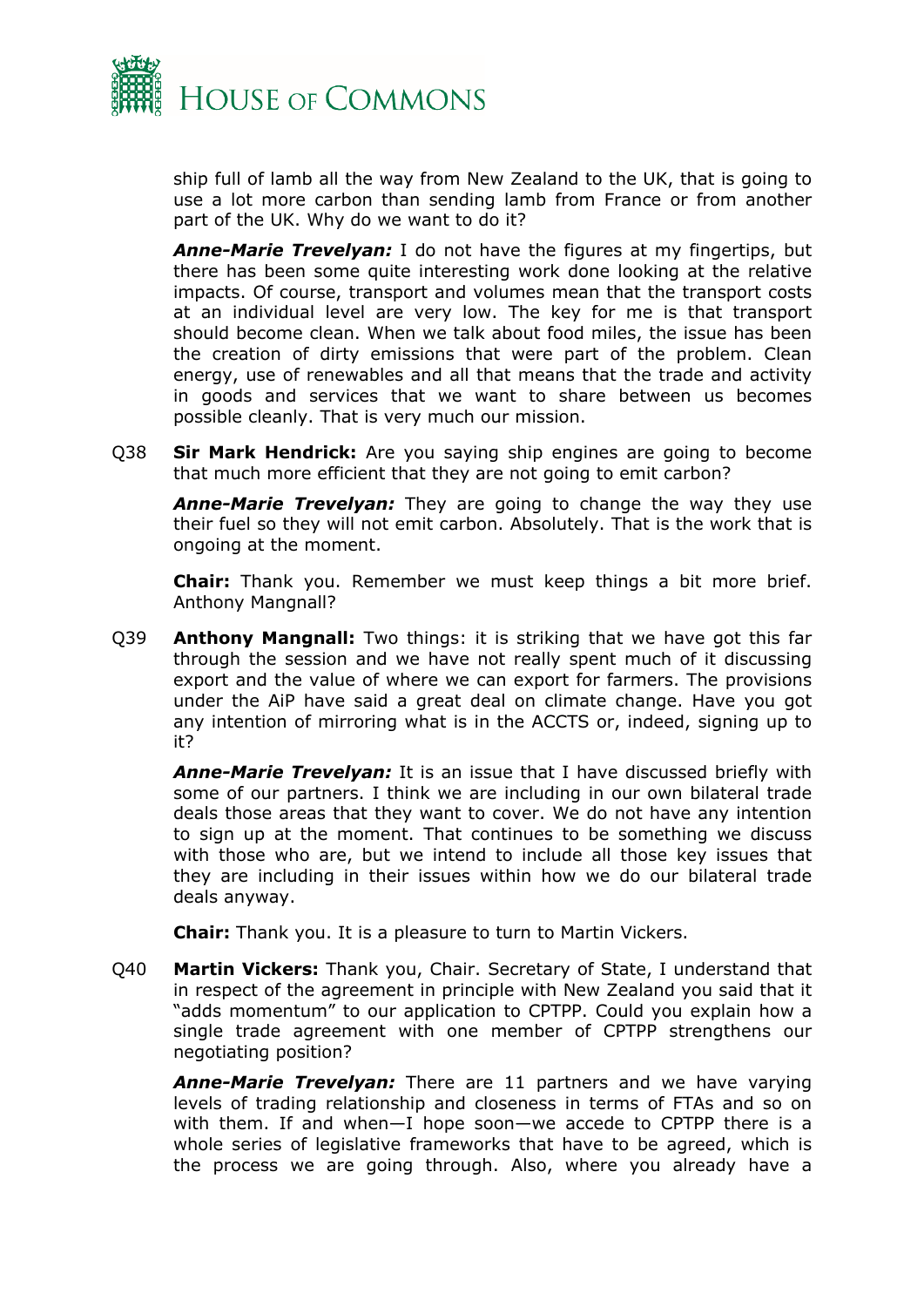

bilateral arrangement with a country, that makes it much easier for them to say, "Well, we already know this country"—she says in a simplified way—"We have a great relationship, so we have no anxieties that we are bringing a country into the CPTPP family that would not have all the right perspectives and the same framework on free and fair trade that the CPTPP is very focused on." It provides that demonstration and, indeed, that close bilateral relationship already with one country, and there is Australia as well, for that same reason.

Q41 **Martin Vickers:** Could some clause in CPTPP not be in conflict with an agreement that we have with New Zealand or whoever? How will you handle that situation?

*Anne-Marie Trevelyan:* Matt, are you any good on the technical detail?

*Matthew Davies***:** I do not think, generally, there will be conflict. I think there may be differentiation between some of the provisions. Generally speaking, because CPTPP is a group of more countries, they will have to find the landing zone between all of them. What we have been able to do in our bilateral with New Zealand is be more ambitious across a number of provisions. For example, there is a financial services chapter in CPTPP. We will have a financial services chapter in the New Zealand FTA. As one of our key export interests, and one of the key interests of the UK, it will be more ambitious and cover more ground than that in CPTPP. It will not conflict as such, but bilaterally it will be of benefit in terms of more ambitious and farther-reaching provisions in that area. That will be true across a number of the areas.

One of the other things—coming back to market access—that we have agreed as part of this process is that New Zealand will not seek additional goods market access as part of our CPTPP accession process. So that is protecting ourselves against one of the potential areas of conflict or tension.

**Martin Vickers:** Looking at the clock, I had better hand back to you, Chairman.

**Chair:** Yes, thank you very much. Secretary of State, just before we end—I am pleased you volunteered the Secretary of State for Transport to the Committee as well—

*Anne-Marie Trevelyan:* He will be thrilled, I know.

Q42 **Chair:** He will be thrilled, and I hope he will follow up your kind offer.

The agreement in principle is a political stage not necessarily recognised by the other side. Key elements were negotiated after the agreement in principle as well. It just gives the veneer of the politics and the showbiz of the trade deal. This is not a normal stage in trade deals so why has the UK Government been so keen to have this agreement-in-principle pizzazz around the trade agreements its done?